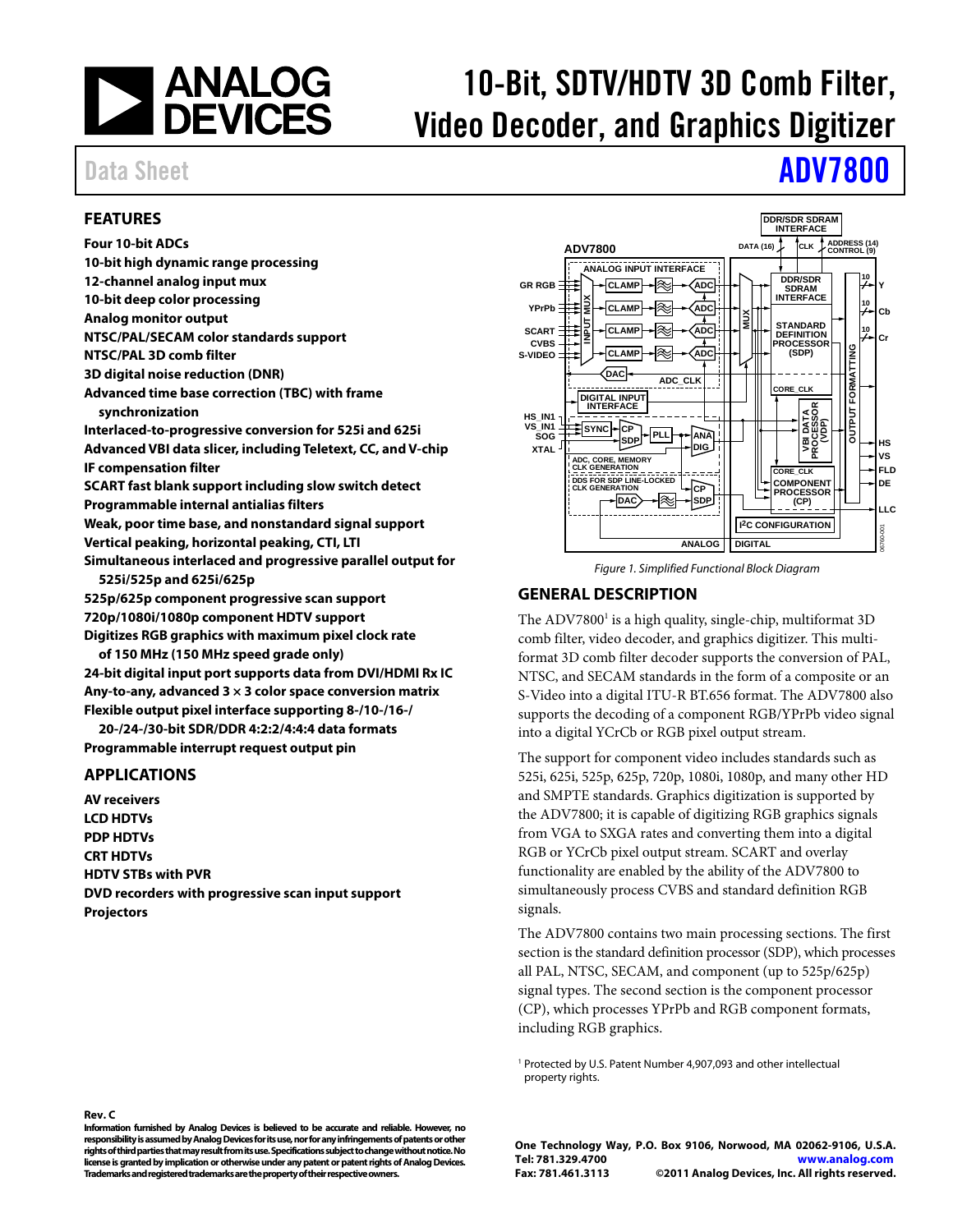## **ADV7800**

## **TABLE OF CONTENTS**

| Pin Configuration and Function Descriptions 10 |
|------------------------------------------------|
|                                                |

| Recommended External Loop Filter Components 17 |  |
|------------------------------------------------|--|
|                                                |  |
|                                                |  |
|                                                |  |
|                                                |  |
|                                                |  |
|                                                |  |
|                                                |  |

### <span id="page-1-0"></span>**REVISION HISTORY**

8/11-Revision C: Initial Version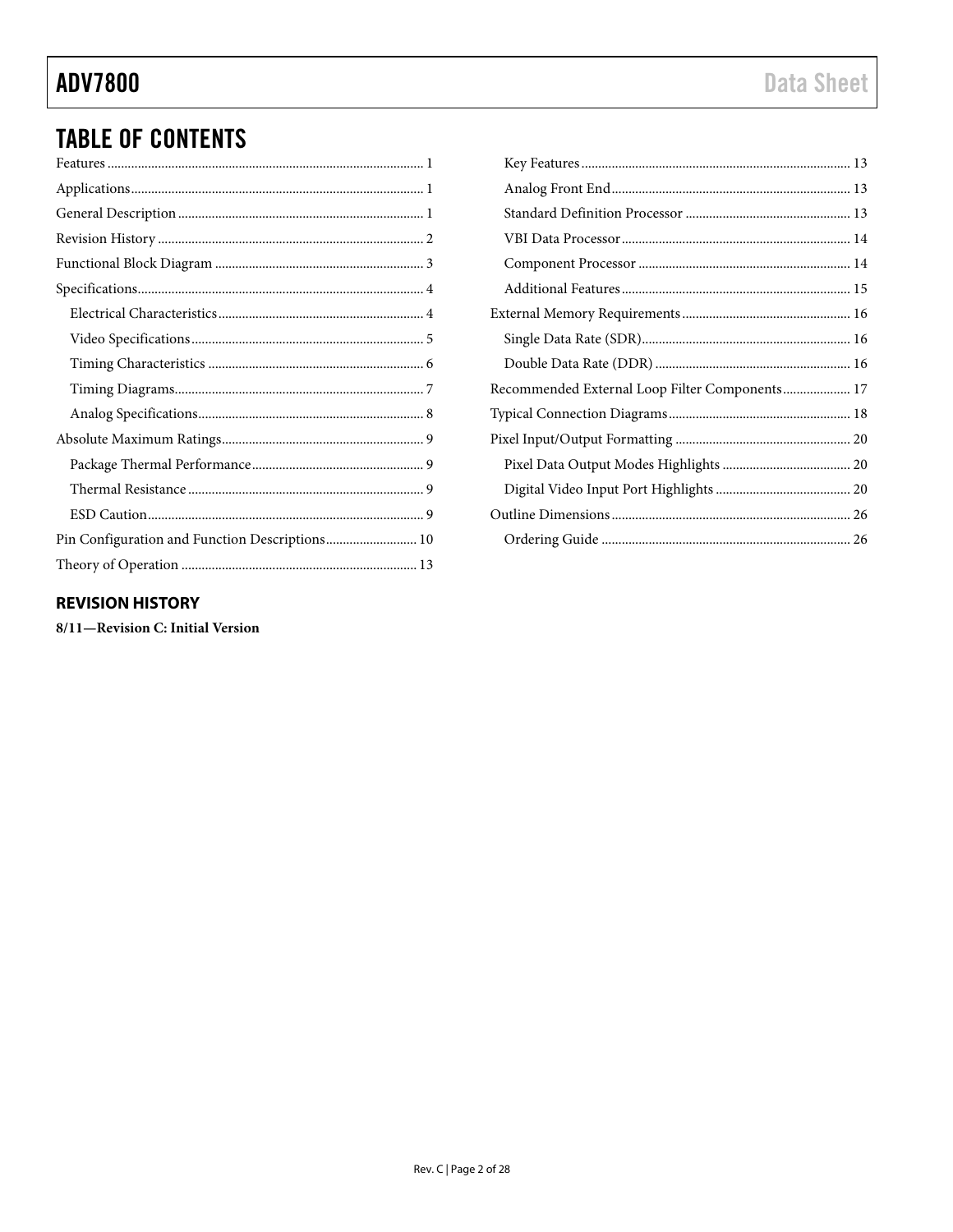Data Sheet **ADV7800** 

### <span id="page-2-0"></span>**FUNCTIONAL BLOCK DIAGRAM**



Figure 2.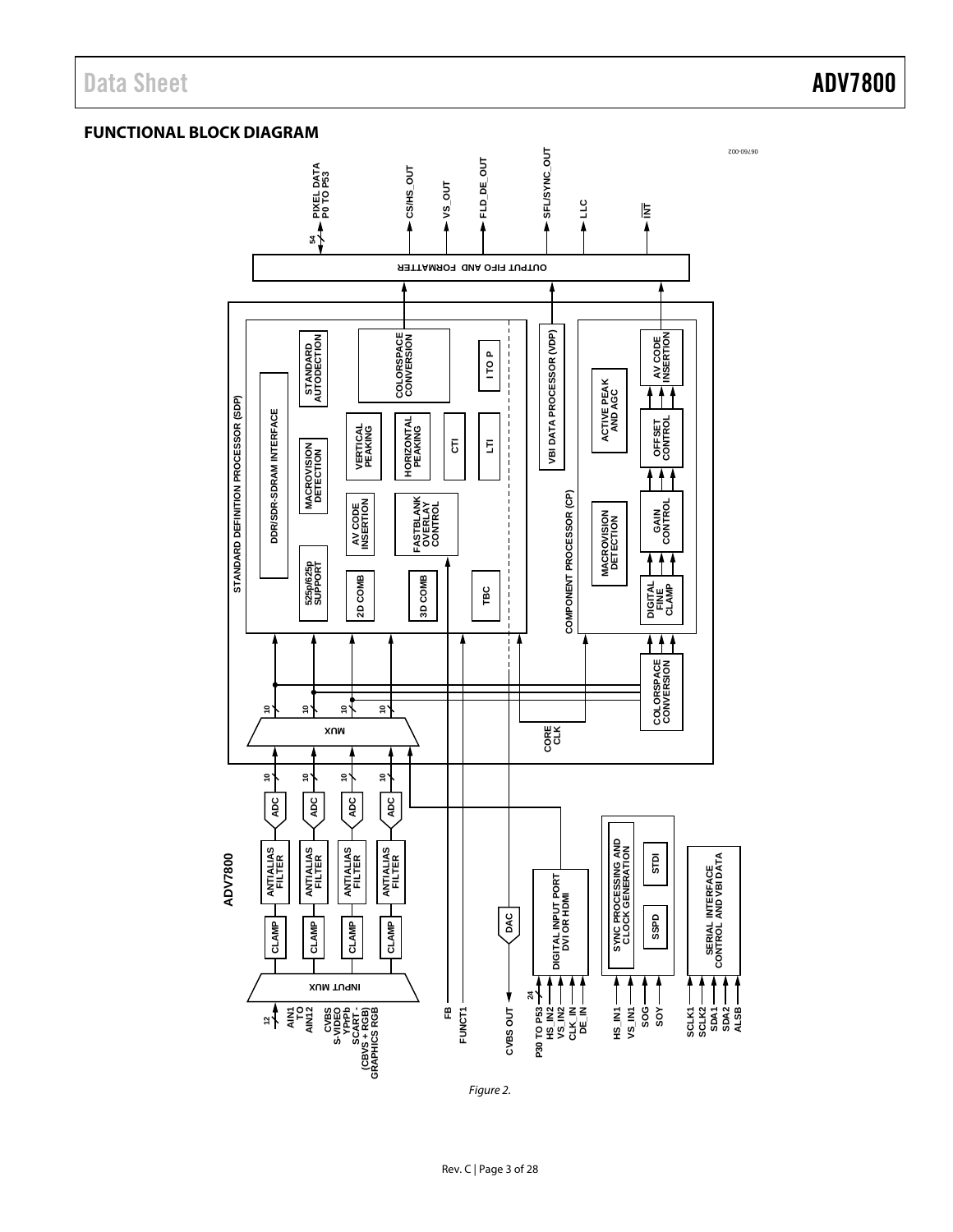## <span id="page-3-0"></span>SPECIFICATIONS

### <span id="page-3-1"></span>**ELECTRICAL CHARACTERISTICS**

AVDD = 3.15 V to 3.45 V, DVDD = 1.75 V to 1.85 V, DVDDIO = 3.0 V to 3.6 V, DVDDIO\_SDRAM = 2.35 V to 2.65 V (DDR), DVDDIO\_SDRAM = 3.2 V to 3.4 V (SDR), PVDD = 1.71 V to 1.89 V, nominal input range 1.6 V. T<sub>A</sub> = 0°C to 85°C, unless otherwise noted.

**Table 1. Parameter1 Symbol Test Conditions Min Typ Max Unit** STATIC PERFORMANCE<sup>2, 3</sup> Resolution (Each ADC) N 10 Bits Integral Nonlinearity4 INL BSL at 27 MHz (at a 10-bit level) −0.3/+0.4 LSB BSL at 54 MHz (at a 10-bit level)  $-0.4/+0.5$  LSB BSL at 74 MHz (at a 10-bit level)  $-0.3/+0.2$  LSB BSL at 110 MHz (at a 10-bit level)  $-0.3/0.6$  LSB BSL at 150 MHz (at an 8-bit level)  $-0.6/+0.6$  LSB Differential Nonlinearity<sup>4</sup> DNL At 27 MHz (at a 10-bit level) −0.2/+0.3 LSB At 54 MHz (at a 10-bit level) −0.2/+0.3 LSB At 74 MHz (at a 10-bit level) − 0.5/+0.4 LSB At 110 MHz (at a 10-bit level) − 0.2/+0.3 LSB At 150 MHz (at an 8-bit level) − 0.2/+0.4 LSB POWER REQUIREMENTS<sup>5</sup> Digital Core Power Supply 2.0 | DVDD 2.0 | 2.75 1.8 | V | 1.75 1.8 | V | 1.75 1.85 | V Digital I/O Power Supply DVDDIO 3.0 3.3 3.6 V PLL Power Supply PVDD 1.71 1.8 1.89 V Analog Power Supply 2.45 November 2.5 AVDD November 2.5 3.3 3.45 November 2.5 3.45 November 2.5 3.45 November 2 Memory Interface Power Supply | DVDDIO\_SDRAM | DDR 2.35 2.5 2.65 V SDR 3.2 3.3 3.4 V Digital Core Supply Current The IDVDD CVBS input sampling at 54 MHz 236 236 mA Graphics RGB sampling at 78 MHz 103 mA SCART RGB FB sampling at 54 MHz 236 and 236 mA 525p input sampling at 54 MHz  $\qquad \qquad$  319  $\qquad \qquad$  mA Digital I/O Supply Current **IDVDDIO** CUBS input sampling at 54 MHz 6 mA Graphics RGB sampling at 78 MHz 15 15 mA PLL Supply Current **IPVDD** CVBS input sampling at 54 MHz 13 mA Graphics RGB sampling at 78 MHz 10 10 mA Analog Supply Current **IAVDD** CUBS input sampling at 54 MHz 99 mA Graphics RGB sampling at 78 MHz 263 SCART RGB FB sampling at 54 MHz 269 2008 mA Memory Interface Supply Current | IVDDRAM | CVBS input sampling at 54 MHz 17 17 | mA Power-Down Current IPWRDN 8 mA Power-Up Time TPWRUP 20 ms DIGITAL INPUTS المال المسابق التي يتم التي تعليم التي تعليم التي تعليم التي تعليم التي تعليم التي تعليم التي تعليم التي تعليم<br>التي تعليم التي تعليم التي تعليم التي تعليم التي تعليم التي تعليم التي تعليم التي تعليم التي تعليم التي تعليم Input Low Voltage Service Service Village VID Village Service Service Service Service Service Service Service S Input Current IIN ±10 µA Input Capacitance **CIN 15** pF DIGITAL OUTPUTS Output High Voltage<sup>6</sup> No<sub>H</sub> V<sub>OH</sub> V<sub>OH</sub> ISOURCE = 0.4 mA 2.4 2.4 V Output Low Voltage<sup>6</sup> 8 V<sub>OL</sub> V<sub>OL</sub> ISINK = 3.2 mA 0.4 0.4 V High Impedance Leakage Current | I<sub>LEAK</sub> 10 10 μA Output Capacitance **COUT** C<sub>OUT</sub> C<sub>OUT</sub> 20 pF

<sup>1</sup> Temperature range  $T_{MIN}$  to  $T_{MAX}$ .

<sup>4</sup> Maximum INL and DNL specifications obtained with part configured for component video input.

<sup>5</sup> Guaranteed by characterization.

 $6$  V<sub>OH</sub> and V<sub>OL</sub> levels obtained using default drive strength.

<sup>&</sup>lt;sup>2</sup> All ADC linearity tests performed with part configured for component video input.

<sup>3</sup> All ADC linearity tests performed at input range of full scale − 12.5% and at zero scale + 12.5%.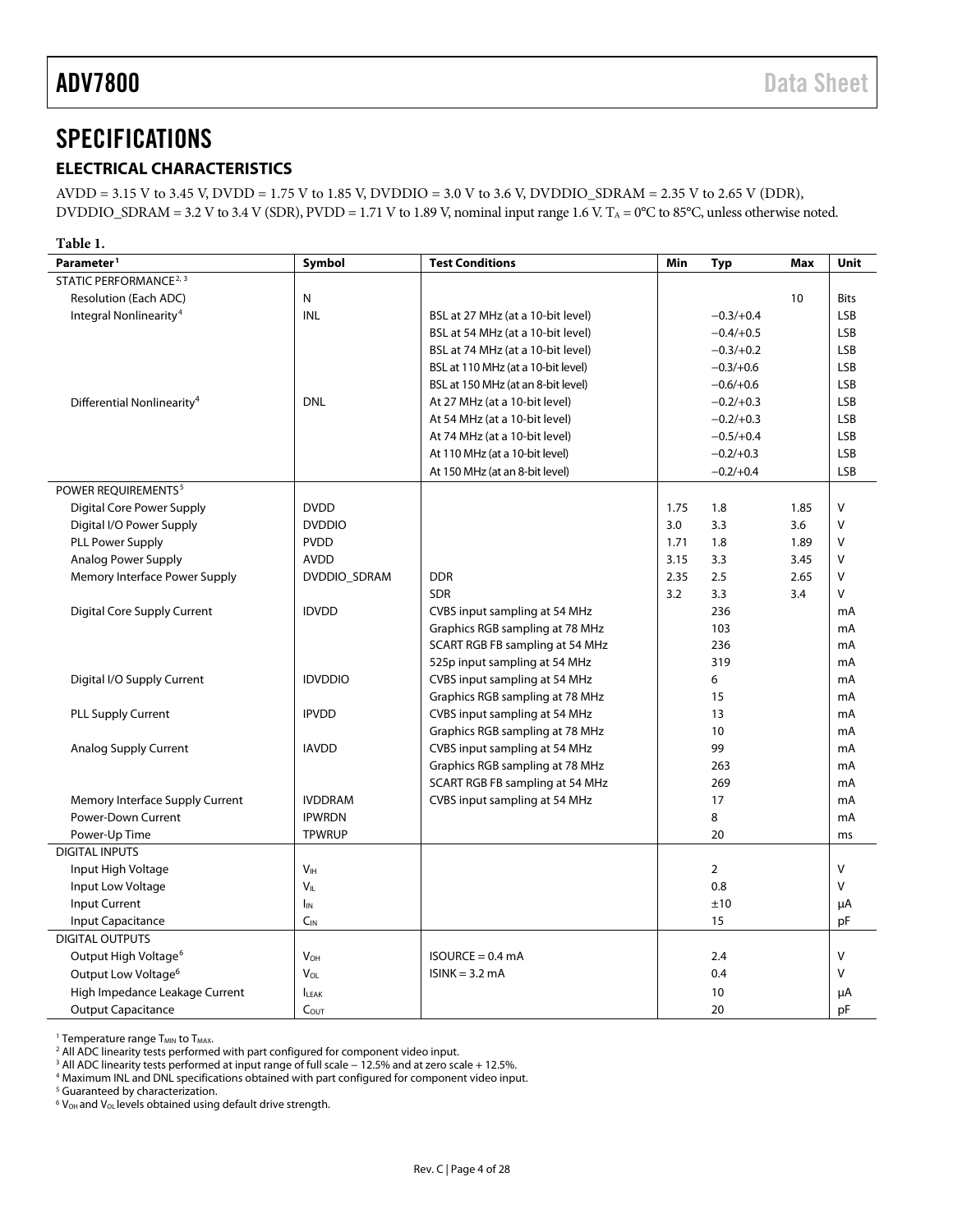### <span id="page-4-0"></span>**VIDEO SPECIFICATIONS**

AVDD = 3.15 V to 3.45 V, DVDD = 1.75 V to 1.85 V, DVDDIO = 3.0 V to 3.6 V, DVDDIO\_SDRAM = 2.35 V to 2.65 V (DDR), DVDDIO\_SDRAM = 3.2 V to 3.4 V (SDR), PVDD = 1.71 V to 1.89 V. T<sub>A</sub> = 0°C to 85°C, unless otherwise noted.

| Table 2.                       |           |                               |     |            |            |                |
|--------------------------------|-----------|-------------------------------|-----|------------|------------|----------------|
| Parameter <sup>1</sup>         | Symbol    | <b>Test Conditions</b>        | Min | <b>Typ</b> | <b>Max</b> | Unit           |
| NONLINEAR SPECIFICATIONS       |           |                               |     |            |            |                |
| <b>Differential Phase</b>      | <b>DP</b> | CVBS input (modulated 5-step) |     | 0.47       |            | <b>Degrees</b> |
| <b>Differential Gain</b>       | DG        | CVBS input (modulated 5-step) |     | 0.47       |            | $\%$           |
| Luma Nonlinearity              | LNL       | CVBS input (modulated 5-step) |     | 0.8        |            | $\frac{0}{0}$  |
| NOISE SPECIFICATIONS           |           |                               |     |            |            |                |
| <b>SNR Unweighted</b>          |           | Luma ramp                     |     | 61         |            | dB             |
|                                |           | Luma flat field               |     | 62         |            | dB             |
| Analog Front-End Crosstalk     |           |                               |     | 60         |            | dB             |
| LOCK TIME SPECIFICATIONS (SDP) |           |                               |     |            |            |                |
| <b>Horizontal Lock Range</b>   |           |                               |     | ±5         |            | $\%$           |
| Vertical Lock Range            |           |                               | 40  |            | 70         | Hz             |
| Subcarrier Lock Range, fsc     |           |                               |     | ±0.8       |            | kHz            |
| Color Lock-In Time             |           |                               |     | 60         |            | Lines          |
| Sync Depth Range <sup>2</sup>  |           |                               | 20  |            | 200        | $\frac{0}{0}$  |
| Color Burst Range              |           |                               |     |            | 200        | $\%$           |
| <b>Vertical Lock Time</b>      |           |                               |     | 300        |            | ms             |
| <b>Horizontal Lock Time</b>    |           |                               |     | 100        |            | Lines          |
| CHROMA SPECIFICATIONS (SDP)    |           |                               |     |            |            |                |
| Chroma Amplitude Error         |           |                               |     | 0.4        |            | $\%$           |
| Chroma Phase Error             |           |                               |     | 0.3        |            | Degrees        |
| Chroma Luma Intermodulation    |           |                               |     | 0.2        |            | $\%$           |

<sup>1</sup> Guaranteed by characterization.

<sup>2</sup> Nominal sync depth is 300 mV at 100% sync depth range.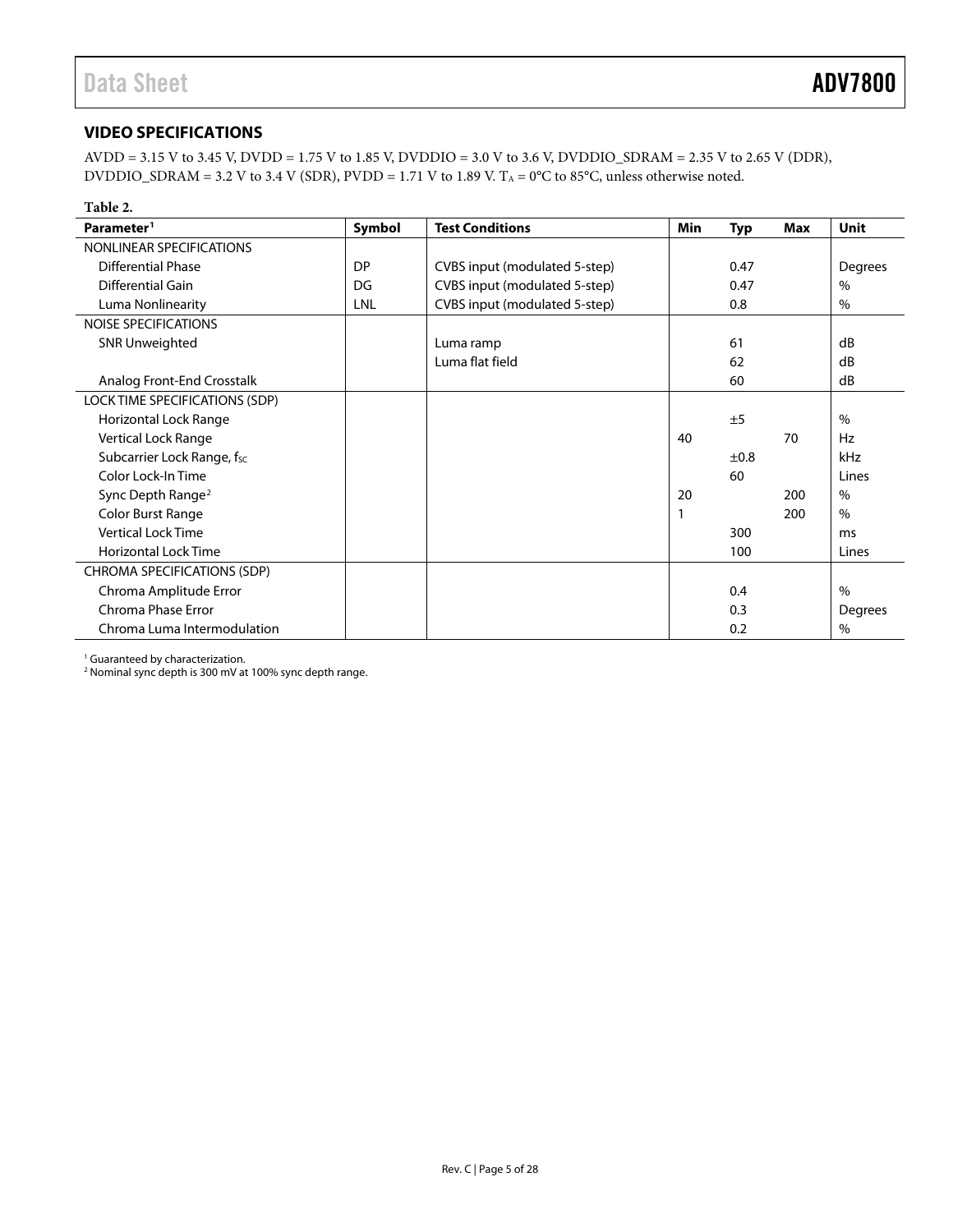### <span id="page-5-0"></span>**TIMING CHARACTERISTICS**

AVDD = 3.15 V to 3.45 V, DVDD = 1.75 V to 1.85 V, DVDDIO = 3.0 V to 3.6 V, DVDDIO\_SDRAM = 2.35 V to 2.65 V (DDR), DVDDIO\_SDRAM = 3.2 V to 3.4 V (SDR), PVDD = 1.71 V to 1.89 V. T<sub>A</sub> = 0°C to 85°C, unless otherwise noted.

| Table 3.                                   |                  |                                               |                |            |       |              |
|--------------------------------------------|------------------|-----------------------------------------------|----------------|------------|-------|--------------|
| Parameter <sup>1</sup>                     | <b>Symbol</b>    | <b>Test Conditions</b>                        | Min            | <b>Typ</b> | Max   | Unit         |
| SYSTEM CLOCK AND CRYSTAL                   |                  |                                               |                |            |       |              |
| <b>Crystal Nominal Frequency</b>           |                  |                                               |                | 28.63636   |       | <b>MHz</b>   |
| <b>Crystal Frequency Stability</b>         |                  |                                               |                |            | ±50   | ppm          |
| Horizontal Sync Input Frequency            |                  |                                               | 14.8           |            | 90    | kHz          |
| <b>LLC Frequency Range</b>                 |                  |                                               | 12.825         |            | 150   | MHz          |
| I <sup>2</sup> C PORT                      |                  |                                               |                |            |       |              |
| <b>SCLK Frequency</b>                      |                  |                                               |                |            | 400   | kHz          |
| SCLK Minimum Pulse Width High              | t1               |                                               | 0.6            |            |       | μs           |
| <b>SCLK Minimum Pulse Width Low</b>        | t <sub>2</sub>   |                                               | 1.3            |            |       | μs           |
| Hold Time (Start Condition)                | $t_3$            |                                               | 0.6            |            |       | μs           |
| Setup Time (Start Condition)               | t4               |                                               | 0.6            |            |       | μs           |
| <b>SDA Setup Time</b>                      | t <sub>5</sub>   |                                               | 100            |            |       | ns           |
| <b>SCLK and SDA Rise Time</b>              | t <sub>6</sub>   |                                               |                |            | 300   | ns           |
| <b>SCLK and SDA Fall Time</b>              | t <sub>7</sub>   |                                               |                |            | 300   | ns           |
| Setup Time (Stop Condition)                | t.               |                                               |                | 0.6        |       | μs           |
| FAST I <sup>2</sup> C PORT <sup>2</sup>    |                  |                                               |                |            |       |              |
| <b>SCLK Frequency</b>                      |                  |                                               |                |            | 3.4   | <b>MHz</b>   |
| <b>SCLK Minimum Pulse Width High</b>       | t1               |                                               | 60             |            |       | ns           |
| <b>SCLK Minimum Pulse Width Low</b>        | t <sub>2</sub>   |                                               | 160            |            |       | ns           |
| Hold Time (Start Condition)                | $t_3$            |                                               | 160            |            |       | ns           |
| <b>Setup Time (Start Condition)</b>        | t <sub>4</sub>   |                                               | 160            |            |       | ns           |
| <b>SDA Setup Time</b>                      | t <sub>5</sub>   |                                               | 10             |            |       | ns           |
| <b>SCLK and SDA Rise Time</b>              | t <sub>6</sub>   |                                               | 10             |            | 80    | ns           |
| <b>SCLK and SDA Fall Time</b>              | t7               |                                               | 10             |            | 80    | ns           |
| Setup Time (Stop Condition)                | $t_{8}$          |                                               | 160            |            |       | ns           |
| <b>RESET FEATURE</b>                       |                  |                                               |                |            |       |              |
| <b>Reset Pulse Width</b>                   |                  |                                               | 5              |            |       | ms           |
| <b>CLOCK OUTPUTS</b>                       |                  |                                               |                |            |       |              |
| LLC Mark Space Ratio                       | $t_9$ , $t_{10}$ |                                               | 45:55          |            | 55:45 | % duty cycle |
| DATA AND CONTROL OUTPUTS <sup>3</sup>      |                  |                                               |                |            |       |              |
| Data Output Transition Time, SDR (SD Core) | $t_{11}$         | Negative clock edge to start of<br>valid data |                |            | 4.5   | ns           |
| Data Output Transition Time, SDR (SD Core) | $t_{12}$         | End of valid data to negative<br>clock edge   |                |            | 0     | ns           |
| Data Output Transition Time, SDR (CP Core) | $t_{13}$         | Negative clock edge to start of<br>valid data |                |            | 2.5   | ns           |
| Data Output Transition Time, SDR (CP Core) | $t_{14}$         | End of valid data to negative<br>clock edge   |                |            | 0.2   | ns           |
| DATA AND CONTROL INPUTS <sup>4</sup>       |                  |                                               |                |            |       |              |
| Input Setup Time (Digital Input Port)      | $t_{17}$         | HS_IN1, VS_IN1                                | 9.5            |            |       | ns           |
|                                            |                  | HS_IN2, VS_IN2                                |                |            |       |              |
|                                            |                  | DE_IN, data inputs                            | $\overline{2}$ |            |       | ns           |
| Input Hold Time (Digital Input Port)       | $t_{18}$         | HS_IN1, VS_IN1                                | $-4$           |            |       | ns           |
|                                            |                  | HS_IN2, VS_IN2                                |                |            |       |              |
|                                            |                  | DE_IN, data inputs                            | 0.8            |            |       | ns           |

<sup>1</sup> Guaranteed by characterization.

<span id="page-5-1"></span><sup>2</sup> With a bus line load less than 100 pF.

<sup>3</sup> Timing figures obtained using default drive strength value.

<sup>4</sup> TTL input values are 0 V to 3 V, with rise/fall times ≥ 3 ns, measured between the 10% and 90% points.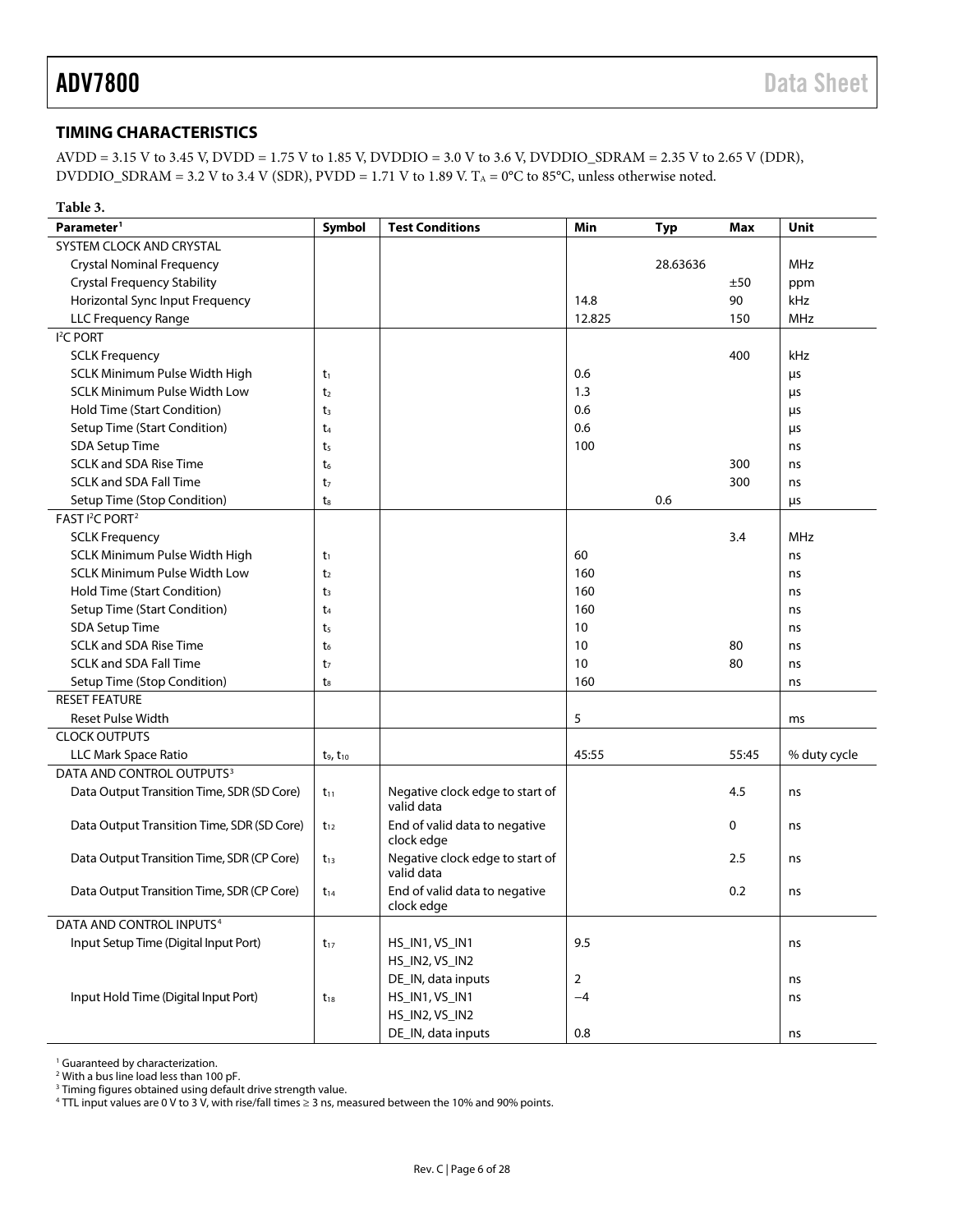### <span id="page-6-0"></span>**TIMING DIAGRAMS**

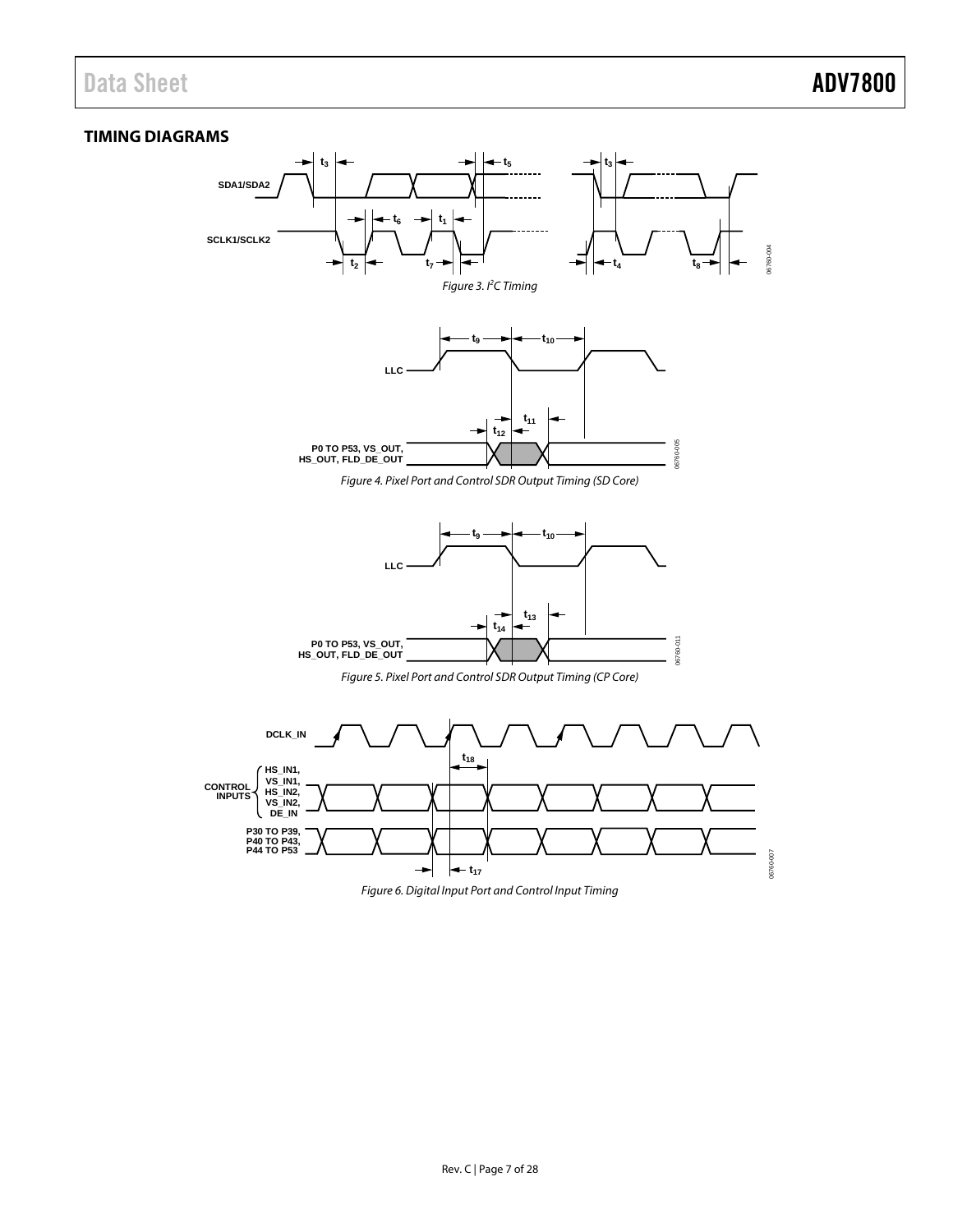### <span id="page-7-0"></span>**ANALOG SPECIFICATIONS**

AVDD = 3.15 V to 3.45 V, DVDD = 1.75 V to 1.85 V, DVDDIO = 3.0 V to 3.6 V, DVDDIO\_SDRAM = 2.35 V to 2.65 V (DDR), DVDDIO\_SDRAM = 3.2 V to 3.4 V (SDR), PVDD = 1.71 V to 1.89 V. T<sub>A</sub> = 0°C to 85°C, unless otherwise noted. Recommended analog input video signal range is 0.5 V to 1.6 V, typically 1 V p-p. Recommended external clamp capacitor value is 0.1 μF.

### **Table 4.**

| Parameter <sup>1, 2</sup>      | <b>Test Conditions</b>            | <b>Min</b> | Typ<br>Max    | <b>Unit</b> |
|--------------------------------|-----------------------------------|------------|---------------|-------------|
| <b>CLAMP CIRCUITRY</b>         |                                   |            |               |             |
| Input Impedance <sup>3</sup>   | Clamps switched off               |            | 10            | MΩ          |
| Input Impedance of Pin 90 (FB) |                                   |            | 20            | $k\Omega$   |
| <b>CML</b>                     |                                   |            | 2.0           | v           |
| ADC Full-Scale Level           |                                   |            | $CML + 0.8$   | v           |
| ADC Zero-Scale Level           |                                   |            | $CML - 0.8$   | ν           |
| <b>ADC Dynamic Range</b>       |                                   |            | 1.6           | ν           |
| Clamp Level (When Locked)      | <b>CVBS</b> input                 |            | $CML - 0.292$ | v           |
|                                | SCART RGB input (R, G, B signals) |            | $CML - 0.3$   | v           |
|                                | S-Video input (Y signal)          |            | $CML - 0.292$ | v           |
|                                | S-Video input (C signal)          |            | $CML - 0$     |             |
|                                | Component input (Y signal)        |            | $CML - 0.3$   |             |
|                                | Component input (Pr, Pb signals)  |            | $CML - 0$     | ν           |
|                                | PC RGB input (R, G, B signals)    |            | $CML - 0.3$   | v           |
| Large Clamp Source Current     | SDP only                          |            | 0.75          | mA          |
| Large Clamp Sink Current       | SDP only                          |            | 0.9           | mA          |
| Fine Clamp Source Current      | SDP only                          |            | 17            | μA          |
| Fine Clamp Sink Current        | SDP only                          |            | 17            | μA          |

<sup>1</sup> The minimum/maximum specifications are guaranteed over 0°C to 85°C.

<sup>2</sup> Guaranteed by characterization.

<sup>3</sup> Except Pin 90 (FB).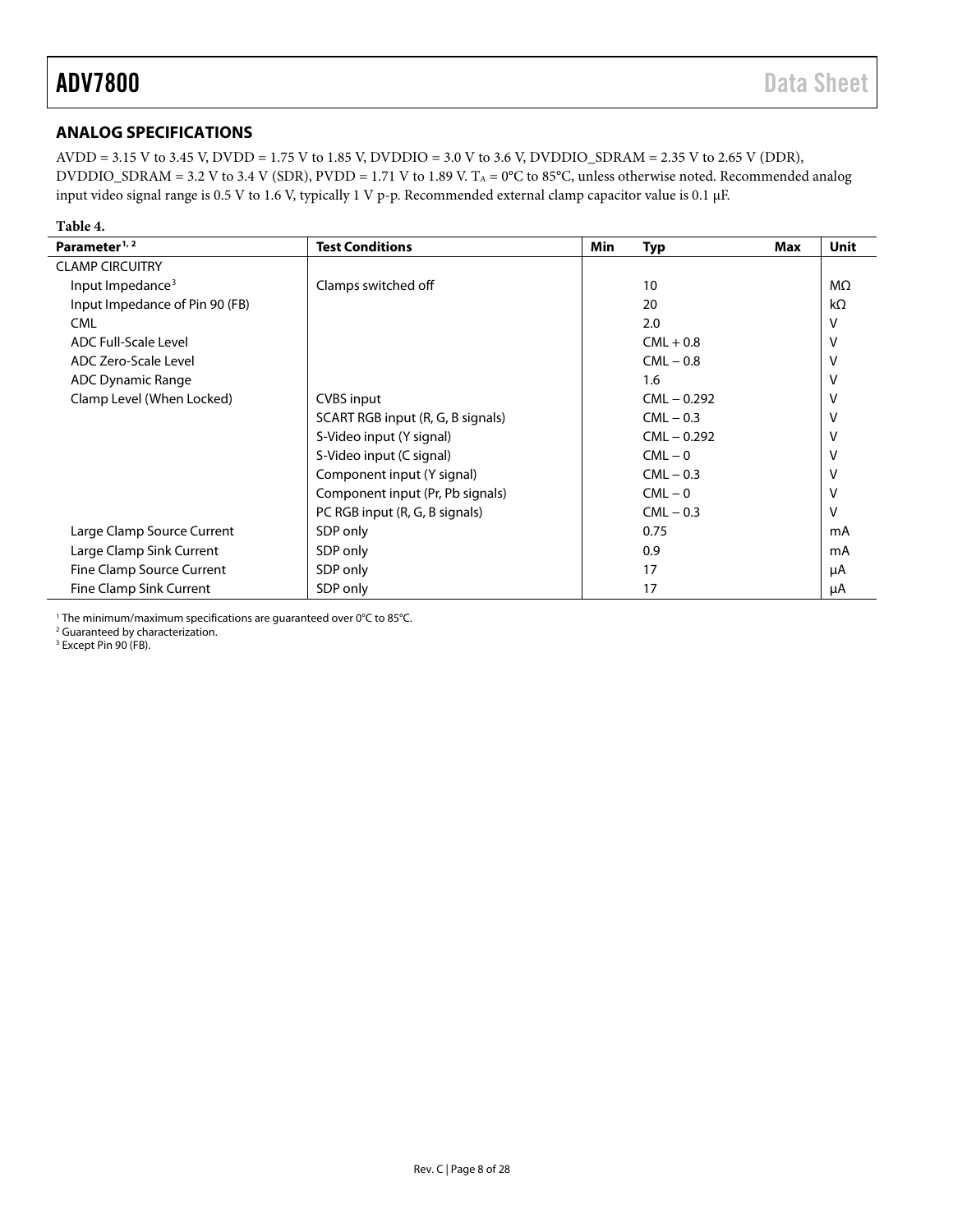## <span id="page-8-0"></span>ABSOLUTE MAXIMUM RATINGS

### **Table 5.**

| <b>Parameter</b>                                     | Rating                                        |
|------------------------------------------------------|-----------------------------------------------|
| AVDD to AGND                                         | 4.0 V                                         |
| DVDD to DGND                                         | 2.2V                                          |
| PVDD to AGND                                         | 2.2V                                          |
| DVDDIO to DGND                                       | 4.0V                                          |
| DVDDIO SDRAM to<br>DGND SDRAM (DDR)                  | 2.7V                                          |
| DVDDIO SDRAM to<br>DGND_SDRAM (SDR)                  | 4.0V                                          |
| DVDDIO to AVDD                                       | $-0.3$ V to $+0.3$ V                          |
| DVDDIO to DVDD                                       | $-0.3$ V to $+2$ V                            |
| DVDDIO SDRAM to DVDD (DDR)                           | $-0.3$ V to $+2.5$ V                          |
| DVDDIO SDRAM to DVDD (SDR)                           | $-0.3$ V to $+3.3$ V                          |
| <b>AVDD to PVDD</b>                                  | $-0.3$ V to $+2$ V                            |
| AVDD to DVDD                                         | $-0.3 V$ to $+2 V$                            |
| DVDDIO to DVDDIO SDRAM (DDR)                         | $-0.3$ V to $+2$ V                            |
| DVDDIO to DVDDIO SDRAM (SDR)                         | $-0.3$ V to $+3.3$ V                          |
| AVDD to DVDDIO SDRAM (DDR)                           | $-0.3$ V to $+2.5$ V                          |
| AVDD to DVDDIO SDRAM (SDR)                           | $-0.3 V$ to $+1.8 V$                          |
| Digital Inputs Voltage to DGND                       | $DGND - 0.3 V$ to $DVDDO + 0.3 V$             |
| DVDDIO SDRAM Inputs to<br><b>DGND SDRAM</b>          | DGND SDRAM - 0.3 V to<br>DVDDIO SDRAM + 0.3 V |
| Analog Inputs to AGND                                | $AGND - 0.3 V$ to $AVDD + 0.3 V$              |
| <b>SCLK/SDA Data Pins to DVDDIO</b>                  | DVDDIO $-0.3$ V to DVDDIO $+3.6$ V            |
| <b>Maximum Junction Temperature</b><br>$(T_{J MAX})$ | $125^{\circ}$ C                               |
| Storage Temperature Range                            | $-65^{\circ}$ C to $+150^{\circ}$ C           |
| Infrared Reflow Soldering (20 sec)                   | 260°C                                         |

Stresses above those listed under Absolute Maximum Ratings may cause permanent damage to the device. This is a stress rating only; functional operation of the device at these or any other conditions above those indicated in the operational section of this specification is not implied. Exposure to absolute maximum rating conditions for extended periods may affect device reliability.

### <span id="page-8-1"></span>**PACKAGE THERMAL PERFORMANCE**

To reduce power consumption when using the part, the user is advised to turn off any unused ADCs.

The junction temperature must always stay below the maximum junction temperature  $(T_{J MAX})$  of 125°C. This equation shows how to calculate the junction temperature:

 $T_J = T_{A MAX} + (\theta_{JA} \times W_{MAX})$ 

where:  $T_{A MAX} = 85$ °C  $\theta_{IA} = 21.0330$ °C/W  $W_{MAX} = ((AVDD \times IAVDD) + (DVDD \times IDVDD) + (DVDDO \times$ *IDVDDIO) + (PVDD × IPVDD)+(DVDD\_SDRAM × IDVDD\_SDRAM )).*

### <span id="page-8-2"></span>**THERMAL RESISTANCE**

 $\theta_{JA}$  is specified for the worst-case conditions, that is, a device soldered in a circuit board for surface-mount packages.

### **Table 6. Thermal Resistance**

| Package Type  | Uја      | н. . | Unit |
|---------------|----------|------|------|
| 176-Lead LOFP | <b>.</b> |      | 'W   |

<sup>1</sup> 4-layer PCB with solid ground plane.

<sup>2</sup> 4-layer PCB with solid ground plane (still air).

### <span id="page-8-3"></span>**ESD CAUTION**



ESD (electrostatic discharge) sensitive device. Charged devices and circuit boards can discharge without detection. Although this product features patented or proprietary protection circuitry, damage may occur on devices subjected to high energy ESD. Therefore, proper ESD precautions should be taken to avoid performance degradation or loss of functionality.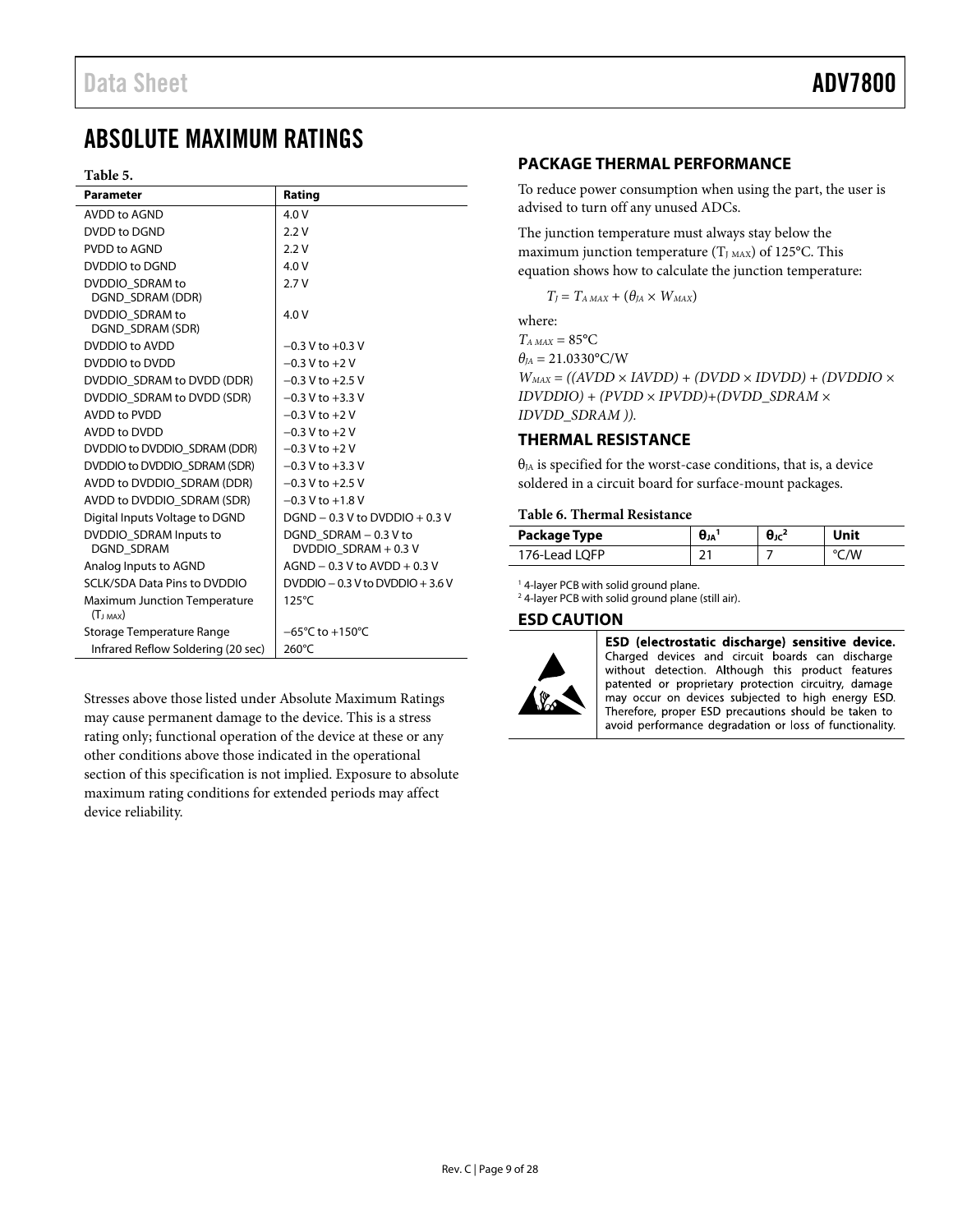## <span id="page-9-0"></span>PIN CONFIGURATION AND FUNCTION DESCRIPTIONS

<span id="page-9-1"></span>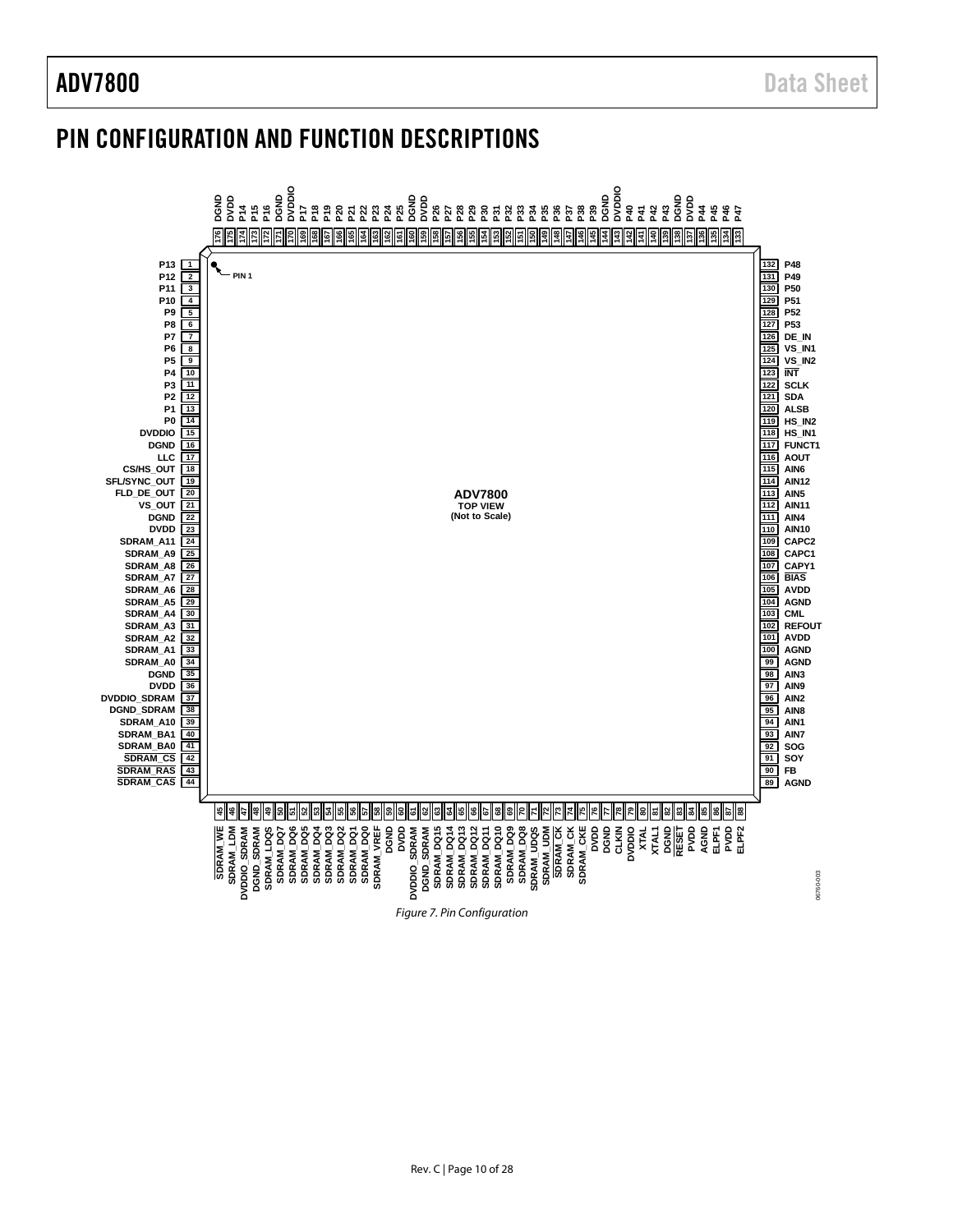### **Table 7. Pin Function Descriptions**

| Pin No.                                            | <b>Mnemonic</b>            | Type <sup>1</sup> | <b>Description</b>                                                                                                                                                                                                                                                                                       |
|----------------------------------------------------|----------------------------|-------------------|----------------------------------------------------------------------------------------------------------------------------------------------------------------------------------------------------------------------------------------------------------------------------------------------------------|
| 1 to 14, 155 to 158, 161 to<br>169, 172 to 174     | P0 to P29                  | O                 | Video Pixel Output Port. See Figure 7 for details on pin mapping.                                                                                                                                                                                                                                        |
| 15, 79, 143, 170                                   | <b>DVDDIO</b>              | P                 | Digital Input/Output Supply Voltage (3.3 V).                                                                                                                                                                                                                                                             |
| 16, 22, 35, 59, 77, 82, 138,<br>144, 160, 171, 176 | <b>DGND</b>                | <b>GND</b>        | Digital Ground.                                                                                                                                                                                                                                                                                          |
| 17                                                 | LLC                        | O                 | Line-Locked Output Clock for the Pixel Data.                                                                                                                                                                                                                                                             |
| 18                                                 | CS/HS_OUT                  | O                 | Horizontal Synchronization or Composite Synchronization Signal. This<br>signal can be selected while in SDP mode.                                                                                                                                                                                        |
| 19                                                 | SFL/SYNC_OUT               | $\mathsf O$       | Subcarrier Frequency Lock. This pin contains a serial output stream, which<br>can be used to lock the subcarrier frequency when this decoder is con-<br>nected to any digital video encoder from Analog Devices, Inc. SYNC_OUT<br>is the sliced synchronization output signal available only in CP mode. |
| 20                                                 | FLD_DE_OUT                 | O                 | Field Synchronization Output Signal (All Interlaced Video Modes). This pin<br>can also be enabled as a data enable signal (DE) to allow direct connection<br>to a HDMI™/DVI Tx IC.                                                                                                                       |
| 21                                                 | VS_OUT                     | O                 | Vertical Synchronization Output Signal (SDP and CP modes).                                                                                                                                                                                                                                               |
| 23, 36, 60, 76, 137, 159, 175                      | <b>DVDD</b>                | P                 | Digital Core Supply Voltage (1.8 V).                                                                                                                                                                                                                                                                     |
| 24 to 34, 39                                       | SDRAM_A0 to<br>SDRAM_A11   | O                 | Address Outputs. Interface to external RAM address lines. See Figure 7 for<br>details on pin mapping.                                                                                                                                                                                                    |
| 37, 47, 61                                         | DVDDIO_SDRAM               | P                 | External Memory Interface Digital Input/Output Supply (2.5 V for DDR, or<br>3.3 V for SDR).                                                                                                                                                                                                              |
| 38, 48, 62                                         | DGND_SDRAM                 | <b>GND</b>        | External Memory Interface Digital GND.                                                                                                                                                                                                                                                                   |
| 40, 41                                             | SDRAM_BA1,<br>SDRAM_BA0    | O                 | Bank Address Outputs. Interface to external RAM bank address lines.                                                                                                                                                                                                                                      |
| 42                                                 | SDRAM_CS                   | O                 | SDRAM_CS is a chip select function that enables and disables the command<br>decoder on the RAM.                                                                                                                                                                                                          |
| 43                                                 | SDRAM_RAS                  | O                 | Row Address Select Command Signal. SDRAM_RAS, SDRAM_CAS,<br>SDRAM_WE, and SDRAM_CS define the command to the RAM.                                                                                                                                                                                        |
| 44                                                 | SDRAM_CAS                  | O                 | Column Address Select Command Signal. SDRAM_RAS, SDRAM_CAS,<br>SDRAM_WE, and SDRAM_CS define the command to the RAM.                                                                                                                                                                                     |
| 45                                                 | SDRAM_WE                   | O                 | Write Enable Output Command Signal. SDRAM_RAS, SDRAM_CAS,<br>SDRAM_WE, and SDRAM_CS define the command to the RAM.                                                                                                                                                                                       |
| 46,72                                              | SDRAM_LDM,<br>SDRAM_UDM    | $\mathsf O$       | Data Mask Output. Data is masked when DM is high, for write data to the<br>external RAM. LDM corresponds to the data on SDRAM_DQ0 to<br>SDRAM_DQ7, and UDM corresponds to the data on SDRAM_DQ8 to<br>SDRAM_DQ15.                                                                                        |
| 49                                                 | SDRAM_LDQS                 | I/O               | Lower Data Strobe Pin. Data strobe pins are used for the RAM interface. This<br>is an output with read data and an input with write data. It is edge aligned<br>with write data and centered in read data. SDRAM_LDQS corresponds to<br>the data on SDRAM DQ0 to SDRAM DQ7.                              |
| 50 to 57, 63 to 70                                 | SDRAM_DQ0 to<br>SDRAM_DQ15 | I/O               | Data Bus. Interface to external RAM 16-bit data bus. See Figure 7 for details<br>on pin mapping.                                                                                                                                                                                                         |
| 58                                                 | SDRAM_VREF                 | P                 | 1.25 V reference for DDR SDRAM interface or 1.65 V for SDR SDRAM interface.                                                                                                                                                                                                                              |
| 71                                                 | SDRAM_UDQS                 | I/O               | Upper Data Strobe Pin. Data strobe pins for the RAM interface. This is an<br>output with read data and an input with write data. It is edge aligned with<br>write data and centered in read data. SDRAM_UDQS corresponds to the<br>data on SDRAM_DQ8 to SDRAM_DQ16.                                      |
| 73, 74                                             | SDRAM_CK,<br>SDRAM_CK      | O                 | Differential Clock Output. All address and control output signals to the<br>RAM should be sampled on the positive edge of SDRAM_CK and on the<br>negative edge of SDRAM_CK.                                                                                                                              |
| 75                                                 | SDRAM_CKE                  | O                 | Clock Enable. This pin is used to enable the clock signals of the external RAM.                                                                                                                                                                                                                          |
| 78                                                 | <b>CLKIN</b>               | $\mathbf{I}$      | Clock Input Signal. Used in 24-bit digital input mode (for example,<br>processing 24-bit RGB data from a DVI/HDMI Rx IC) and also in digital CVBS<br>input mode.                                                                                                                                         |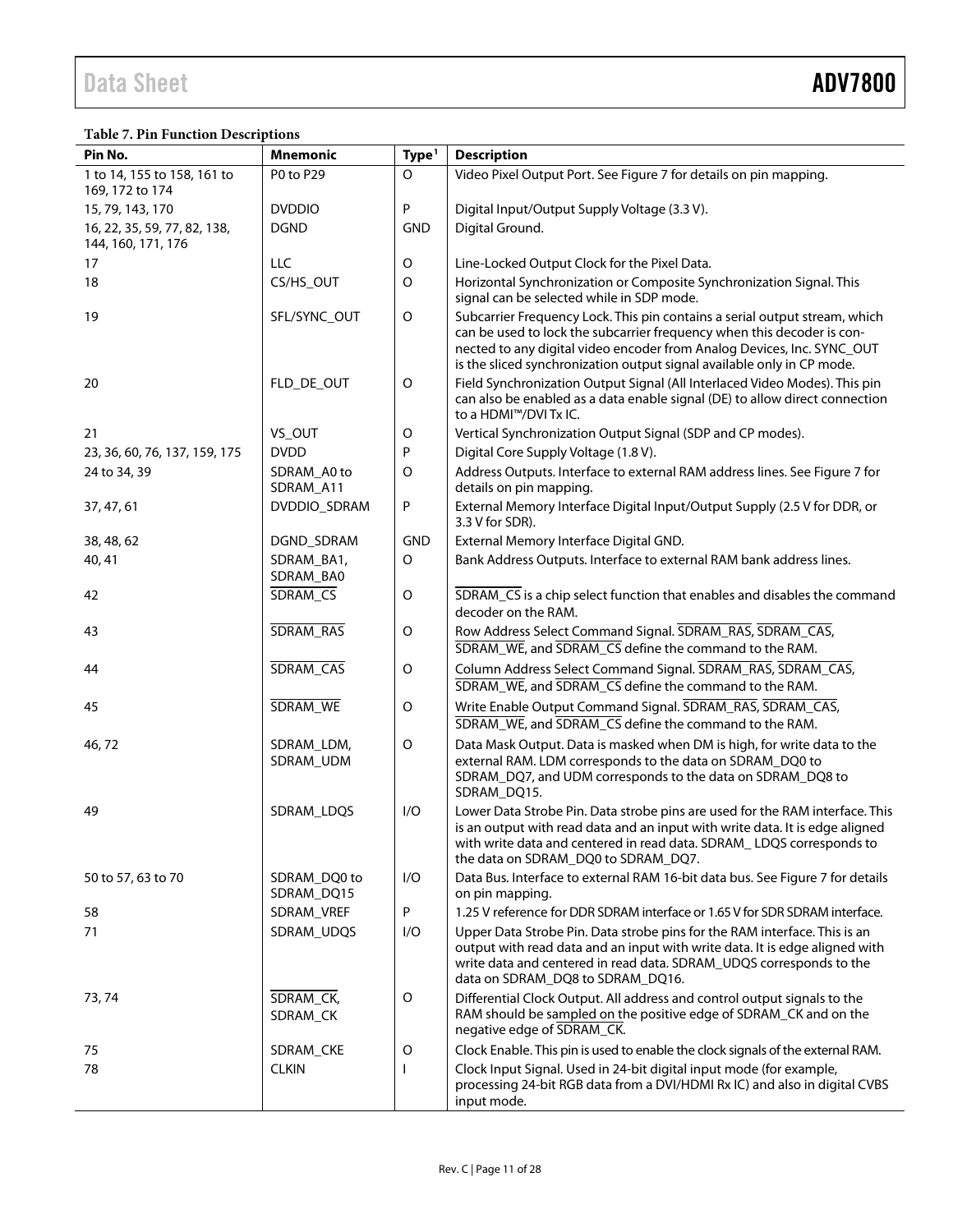<span id="page-11-0"></span>

| Pin No.                               | <b>Mnemonic</b> | Type <sup>1</sup> | <b>Description</b>                                                                                                                                                                                                                                                                                                                                       |
|---------------------------------------|-----------------|-------------------|----------------------------------------------------------------------------------------------------------------------------------------------------------------------------------------------------------------------------------------------------------------------------------------------------------------------------------------------------------|
| 80                                    | <b>XTAL</b>     |                   | Crystal Input. Input pin for 28.63636 MHz crystal.                                                                                                                                                                                                                                                                                                       |
| 81                                    | XTAL1           | O                 | Crystal Output. This pin should be connected to the 28.63636 MHz crystal.                                                                                                                                                                                                                                                                                |
| 83                                    | <b>RESET</b>    | ı                 | System Reset Input. Active low. A minimum low reset pulse width of 5 ms is<br>required to reset the ADV7800 circuitry.                                                                                                                                                                                                                                   |
| 84, 87                                | <b>PVDD</b>     | P                 | PLL Supply Voltage (1.8 V).                                                                                                                                                                                                                                                                                                                              |
| 85, 89, 99, 100, 104                  | <b>AGND</b>     | <b>GND</b>        | Analog Ground.                                                                                                                                                                                                                                                                                                                                           |
| 86,88                                 | ELPF1, ELPF2    |                   | External Loop Filter. The recommend external loop filter must be connected<br>to each ELPF pin (see Figure 8).                                                                                                                                                                                                                                           |
| 90                                    | FB              |                   | <b>SCART Fast Blank Input.</b>                                                                                                                                                                                                                                                                                                                           |
| 91                                    | SOY             |                   | Sync On Luma Input. Used in embedded synchronization mode.                                                                                                                                                                                                                                                                                               |
| 92                                    | SOG             |                   | Sync On Green Input. Used in embedded synchronization mode.                                                                                                                                                                                                                                                                                              |
| 93 to 98, 110 to 115                  | AIN1 to AIN12   |                   | Analog Video Input Channels. See Figure 7 for details on pin mapping.                                                                                                                                                                                                                                                                                    |
| 101, 105                              | <b>AVDD</b>     | P                 | Analog Supply Voltage (3.3 V).                                                                                                                                                                                                                                                                                                                           |
| 102                                   | <b>REFOUT</b>   | O                 | Internal Voltage Reference Output.                                                                                                                                                                                                                                                                                                                       |
| 103                                   | <b>CML</b>      | $\mathsf O$       | Common-Mode Level Pin Used for the Internal ADCs.                                                                                                                                                                                                                                                                                                        |
| 106                                   | <b>BIAS</b>     | $\circ$           | External Bias Setting Pin. Connect the recommended resistor (1.35 $k\Omega$ )<br>between the pin and ground.                                                                                                                                                                                                                                             |
| 107                                   | CAPY1           |                   | ADC Capacitor Network.                                                                                                                                                                                                                                                                                                                                   |
| 108, 109                              | CAPC1, CAPC2    | J.                | ADC Capacitor Network.                                                                                                                                                                                                                                                                                                                                   |
| 116                                   | <b>AOUT</b>     | O                 | Analog Monitor Output.                                                                                                                                                                                                                                                                                                                                   |
| 117                                   | FUNCT1          | I                 | <b>SCART Function Select Input.</b>                                                                                                                                                                                                                                                                                                                      |
| 118                                   | HS_IN1          |                   | Horizontal Synchronization Input Signal. Used in CP mode for 5-wire<br>timing mode.                                                                                                                                                                                                                                                                      |
| 119                                   | HS_IN2          | I/O               | Horizontal Synchronization Input Signal. Used in 24-bit digital input mode<br>port mode (for example, processing 24-bit RGB data from an HDMI Rx IC).<br>HS_IN2 in conjunction with VS_IN2 can be configured as a fast I <sup>2</sup> C interface<br>for teletext data extraction. HS_IN2 is used as the I <sup>2</sup> C port serial clock input.       |
| 120                                   | <b>ALSB</b>     |                   | ALSB selects the I <sup>2</sup> C address for the ADV7800 control. ALSB set to Logic 0<br>configures the address for a write to the input/output port of 0x40. ALSB<br>set to Logic 1 configures the address for a write to the input/output port of<br>0x42.                                                                                            |
| 121                                   | SDA             | I/O               | I <sup>2</sup> C Port Serial Data Input/Output Pin.                                                                                                                                                                                                                                                                                                      |
| 122                                   | <b>SCLK</b>     |                   | I <sup>2</sup> C Port Serial Clock Input (Maximum Clock Rate of 400 kHz).                                                                                                                                                                                                                                                                                |
| 123                                   | <b>INT</b>      | $\circ$           | Interrupt Output. This pin can be active low or active high. When SDP/CP<br>status bits change, this pin triggers. The set of events that triggers an<br>interrupt is under user control.                                                                                                                                                                |
| 124                                   | VS_IN2          | I/O               | Vertical Synchronization Input Signal. Used in 24-bit digital input mode (for<br>example, processing 24-bit RGB data from an DVI/HDMI Rx IC). VS_IN2 in<br>conjunction with HS_IN2 can be configured as a fast I <sup>2</sup> C interface for<br>teletext data extraction. VS_IN2 is used as the I <sup>2</sup> C port serial data<br>input/output pins. |
| 125                                   | VS_IN1          |                   | Vertical Synchronization Input Signal.                                                                                                                                                                                                                                                                                                                   |
| 126                                   | DE_IN           |                   | Data Enable Input Signal. Used in 24-bit digital input port mode (for<br>example, processing 24-bit RGB data from an DVI/HDMI Rx IC).                                                                                                                                                                                                                    |
| 127 to 136, 139 to 142, 145<br>to 154 | P30 to P53      | I/O               | Video Pixel Input/Output Port. See Figure 7 for details on pin mapping.                                                                                                                                                                                                                                                                                  |

 $1$  GND = ground, I = input, I/O = input/output, O = output, P = power.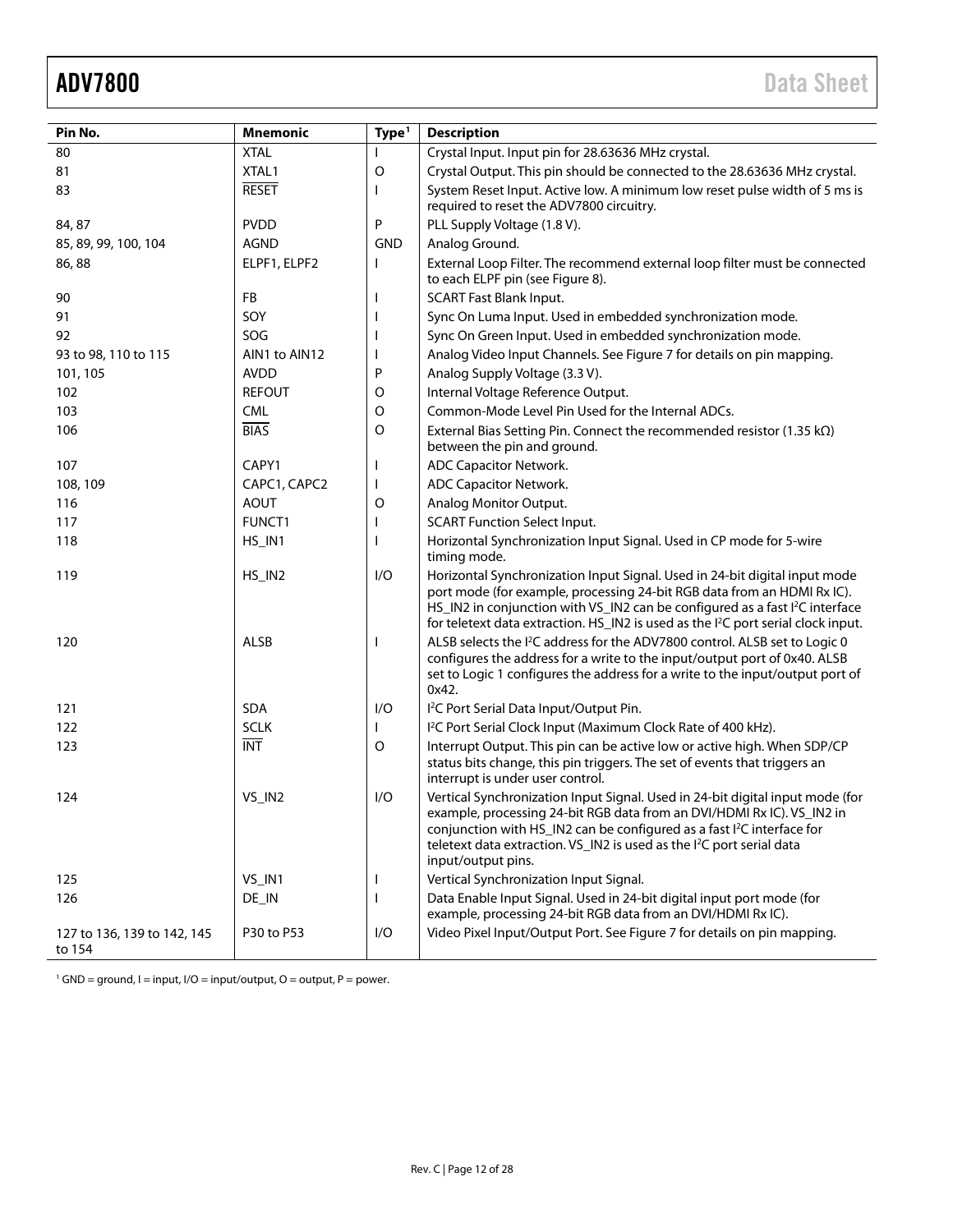## <span id="page-12-0"></span>THEORY OF OPERATION

### <span id="page-12-1"></span>**KEY FEATURES**

The ADV7800 is a high quality, single-chip, multiformat 3D comb filter video decoder, and graphics digitizer. Key features of the device include

- Four 10-bit ADCs
- NTSC/PAL/SECAM video decoder
- Adaptive 3D comb filtering
- 3D digital noise reduction
- Advanced frame time-base correction (TBC)
- Composite, S-Video, YPrPb/RGB SCART support
- YPrPb component HD and RGB graphics input support
- 30-bit digital YPrPb/RGB output supporting 10-bit deep color

### <span id="page-12-2"></span>**ANALOG FRONT END**

The ADV7800 analog front end comprises four 10-bit ADCs that digitize the analog video signal before applying it to the SDP or CP.

The front end includes a 12-channel input mux that enables multiple video signals to be applied to the ADV7800 without the requirement of an external mux. Current and voltage clamps are positioned in front of each ADC to ensure the video signal remains within the range of the converter.

The ADCs are configured to run up to  $4\times$  oversampling mode when decoding composite and S-Video inputs or components up to 525i and 625i. 2× oversampling is available for 525p and 625p. All other video standards are 1× oversampled. In oversampling the video signals, a reduction in the cost and complexity of external antialiasing filters can be obtained with the benefit of an increased signal-to-noise ratio (SNR).

Optional internal antialiasing filters with programmable bandwidth are positioned in front of each ADC. These filters can be used to band-limit standard definition video signals, removing spurious, out-of-band noise.

The ADV7800 can support simultaneous processing of CVBS and RGB standard definition signals to enable SCART compatibility and overlay functionality. A combination of CVBS and RGB inputs can be mixed and can be output under the control of I<sup>2</sup>C registers and the fast blank pin.

Analog front-end features include

- Four 150 MHz, 10-bit ADCs that enable true 10-bit video decoding
- 12-channel analog input mux that enables multiple source connections without the requirement of an external mux
- Four current and voltage clamp control loops that ensure any dc offsets are removed from the video signal
- SCART functionality and SD RGB overlay on CVBS controlled by fast blank input
- SCART source switching detection through FUNCT1 input
- Four programmable antialias filters on standard definition video signals and enhance definition
- CVBS monitor output

### <span id="page-12-3"></span>**STANDARD DEFINITION PROCESSOR**

The standard definition processor (SDP) is capable of decoding a large selection of baseband video signals in composite, S-Video, and YUV formats. The video standards supported by the SDP include PAL, PAL 60, PAL M, PAL N, PAL NC, NTSC M/J, NTSC 4.43, and SECAM. The ADV7800 can automatically detect the video standard and process it accordingly. The ADV7800 can process video up to 525p/625p formats.

The SDP has a 3D temporal comb filter and a 5-line adaptive 2D comb filter that gives superior chrominance and luminance separation when decoding a composite video signal. This highly adaptive filter automatically adjusts its processing mode according to the video standard and signal quality with no user intervention required. The SDP has an IF filter block that compensates for attenuation in the high frequency chroma spectrum due to a tuner SAW filter. The SDP has specific luminance and chrominance parameter controls for brightness, contrast, saturation, and hue.

The ADV7800 implements a patented adaptive digital line length tracking (ADLLT) algorithm to track varying video line lengths from sources such as a VCR. ADLLT enables the ADV7800 to track and decode poor quality video sources (such as VCRs) and noisy sources (such as tuner outputs, VCRs, and camcorders). Frame TBC ensures stable clock synchronization between the decoder and the downstream devices to prevent disruptions.

The SDP also contains both a luma transient improvement (LTI) and a chroma transient improvement (CTI) processor. This processor increases the edge rate on the luma and chroma transitions, resulting in a sharper video image.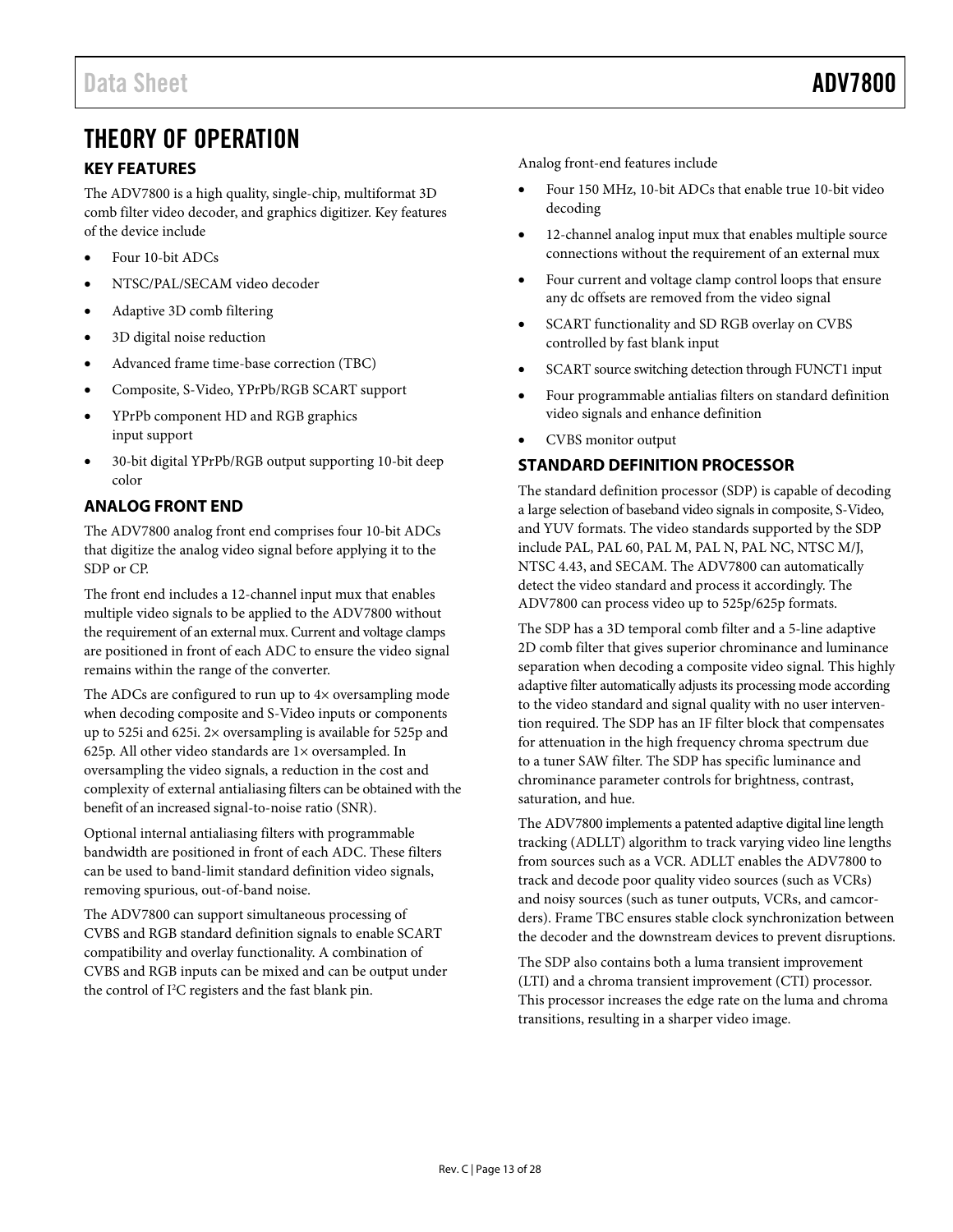The SDP has a Macrovision® detection circuit, which allows Type I, Type II, and Type III Macrovision protection levels. The decoder is also fully robust to all Macrovision signal inputs.

SDP features include

- Full automatic detection and autoswitching of all worldwide standards (PAL, NTSC, and SECAM)
- Advanced adaptive 3D comb with concurrent 3D noise reduction (using either external DDR or SDR memory)
- Adaptive 2D 5-line comb filters for NTSC and PAL that give superior chrominance and luminance separation for composite video
- Automatic gain control with white peak mode that ensures the video is always processed without loss of the video processing range
- Proprietary architecture for locking to weak, noisy, and unstable sources from VCRs and tuners
- IF filter block that compensates for high frequency luma attenuation due to a tuner SAW filter
- LTI and CTI
- Vertical and horizontal programmable luma peaking filters
- 10-bit deep color processing path from front to back end in RGB/YCrCb formats
- Macrovision copy protection detection on composite and S-Video for all worldwide formats (PAL, NTSC, and SECAM)
- 4× oversampling (54 MHz) for CVBS, S-Video, and YUV modes
- 2× oversampling (54 MHz) for 525p and 625p modes
- Line-locked clock output (LLC)
- Free run output mode that provides stable timing when no video input is present
- Internal color bar test pattern
- Advanced TBC with frame synchronization, which ensures nominal clock and data for nonstandard input
- Interlace-to-progressive conversion for 525i and 625i formats, enabling direct drive of HDMI Tx devices
- Color controls that include hue, brightness, saturation, and contrast
- Differential gain (DG), typically 0.45%
- Differential phase (DP), typically 0.45°
- Video SNR, typically 61 dB

### <span id="page-13-0"></span>**VBI DATA PROCESSOR**

The VBI data processor (VDP) of the ADV7800 is capable of slicing multiple vertical blanking interval data standards on SD video and component video. The VDP decodes the VBI data on the incoming CVBS/YC or YUV data processed by the SDP core. It can also decode VBI data on the luma channel of YUV data processed through the CP core.

The VDP can process a variety of VBI data services, such as

- Teletext
- Video programming system (VPS)
- Vertical interval time codes (VITC)
- Closed captioning (CC) and extended data service (EDS)
- Wide screen signaling (WSS)
- Copy generation management system (CGMS, CGMS Type B)
- Gemstar® 1×/2× electronic program guide compatible
- Extended data service (SDS); the data extracted can be read back over a fast I 2 C interface

### <span id="page-13-1"></span>**COMPONENT PROCESSOR**

The component processor (CP) is capable of decoding and digitizing a wide range of component video formats in any color space. The CP can accept video data from the analog front end or from the HDMI receiver. Component video standards supported by the CP include 525i, 625i, 525p, 625p, 720p, 1080i, 1080p, and VGA (up to SXGA at 75 Hz), and many other standards.

A fully programmable any-to-any,  $3 \times 3$  color space conversion (CSC) matrix is placed before the CP. This enables YPrPb-to-RGB and RGB-to-YCrCb conversions of video data coming from the analog front end or from the HDMI receiver. Many other standards of color space can be implemented using the color space converter.

The CP of the ADV7800 contains an automatic gain control (AGC) block. The AGC is followed by a clamp circuit that ensures the video signal is clamped to the correct blanking level. Automatic adjustments within the CP include gain (contrast) and offset (brightness). Manual adjustment controls are also supported. In cases where no embedded synchronization is preset, the video gain can be set manually.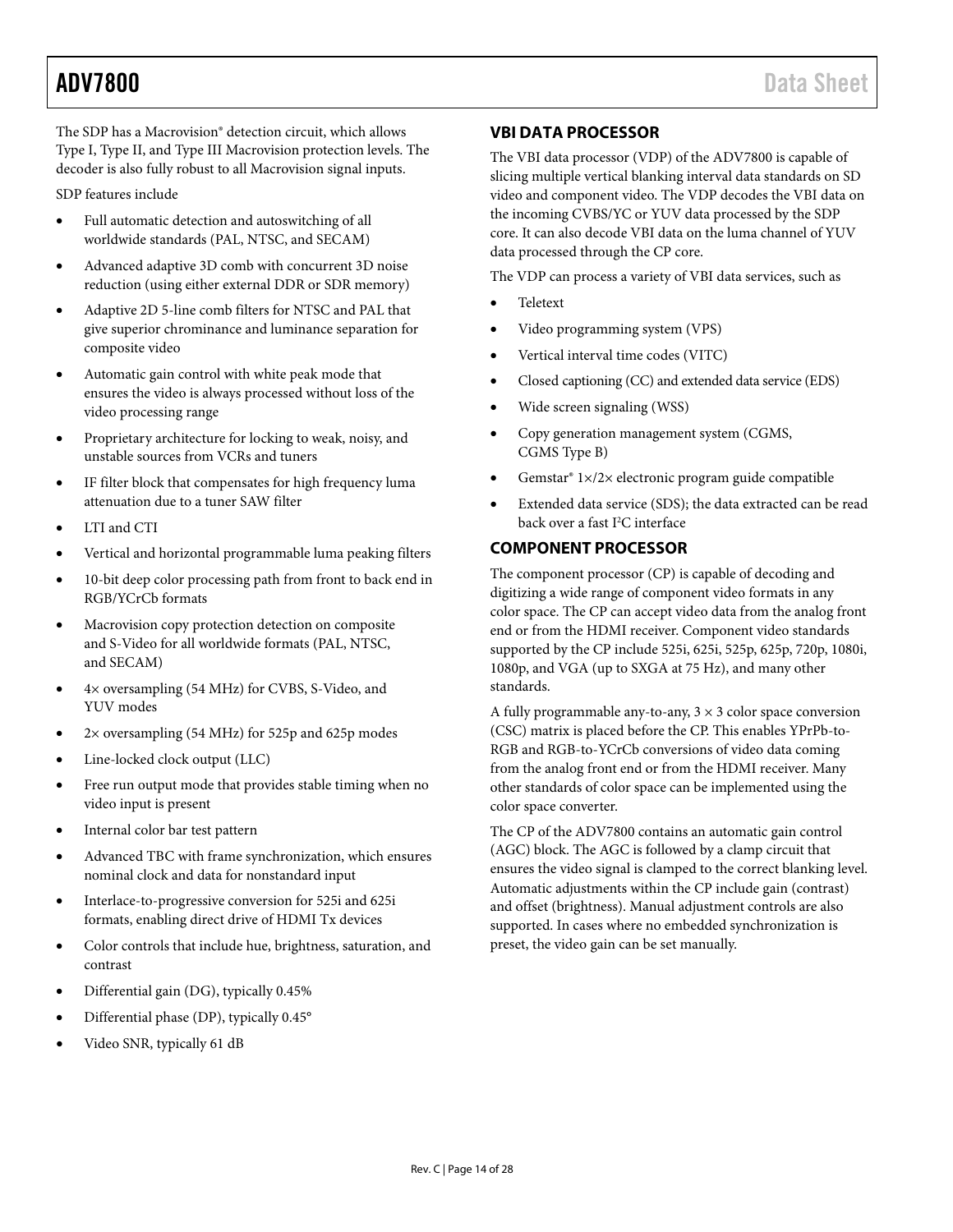## Data Sheet **ADV7800**

The CP contains circuitry to enable the detection of Macrovision encoded YPrPb signals for 525i, 625i, 525p, and 625p. It is designed to be fully robust to these types of signals.

CP features include

- 525i, 625i, 525p, 625p, 720p, 1080i, 1080p, and many other HDTV formats supported
- Automatic adjustments including gain (contrast) and offset (brightness); manual adjustment controls also supported
- Support for analog component YPrPb and RGB video formats with embedded synchronization or with separate HS, VS, or CS
- Any-to-any,  $3 \times 3$  color space conversion matrix that supports YCrCb-to-RGB and RGB-to-YCrCb, fully programmable or preprogrammable configurations
- Synchronization source polarity detector (SSPD) that determines the source and polarity of the synchronization signals that accompany the input video
- Macrovision copy protection detection on component formats (525i, 625i, 525p, and 625p)
- Free run output mode that provides stable timing when no video input is present
- Arbitrary pixel sampling support for nonstandard video sources
- 150 MHz conversion rate, which supports RGB input resolutions up to  $1280 \times 1024$  at 75 Hz
- Automatic or manual clamp-and-gain controls for graphics modes
- Contrast, brightness, hue, and saturation controls
- 32-phase DLL that allows optimum pixel clock sampling
- Automatic detection of synchronization source and polarity by SSPD block
- Standard identification enabled by STDI block
- RGB that can be color space converted to YCrCb and decimated to a 4:2:2 format for videocentric back-end IC interfacing
- DE output signal that is supplied for direct connection to HDMI/DVI Tx IC
- Arbitrary pixel sampling support for nonstandard video sources

### <span id="page-14-0"></span>**ADDITIONAL FEATURES**

The ADV7800 also includes

- HS, VS, FIELD, and DE output signals with programmable position, polarity, and width
- Programmable interrupt request output pin  $(\overline{\text{INT}})$ that signals SDP/CP status changes
- Two I<sup>2</sup>C host port interface (control and VBI) support
- Integrated programmable antialiasing filters
- 176-lead, 26 mm × 26 mm, RoHS-compliant LQFP

For more detailed product information about the ADV7800, email [video.products@analog.com](mailto:video.products@analog.com) or contact a local Analog Devices sales representative.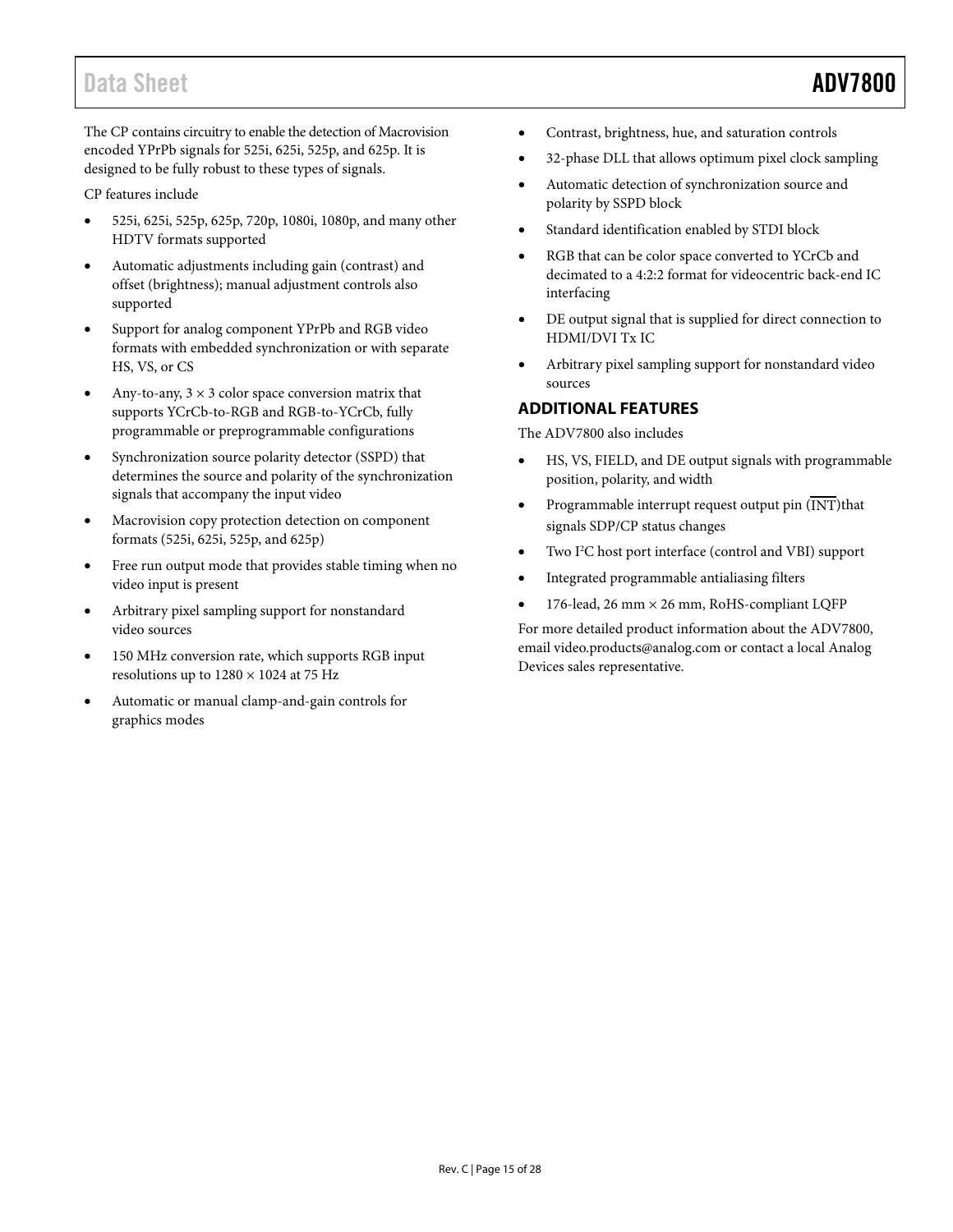## <span id="page-15-0"></span>EXTERNAL MEMORY REQUIREMENTS

### <span id="page-15-1"></span>**SINGLE DATA RATE (SDR)**

The ADV7800 uses SDR external memory for 3D comb, frame synchronizer operation, or 3D-DNR nonconcurrent operation.

- 64 Mb SDR SDRAM minimum memory requirement
- The memory architecture required is four banks of  $1 Mb \times 16 (4M16)$
- Speed grade of 133 MHz at CAS latency (CL) 3 is required
- 22  $\Omega$  series termination resistors are recommended for this configuration
- Recommended memory that is compatible with the ADV7800 includes the MT48LC4M16A2 from Micron

### <span id="page-15-2"></span>**DOUBLE DATA RATE (DDR)**

The ADV7800 uses DDR external memory for simultaneous 3D comb, frame synchronizer, and 3D-DNR operation.

- 128 Mb DDR SDRAM minimum memory requirement
- The memory architecture required is four banks of  $2 Mb \times 16 (8 M16)$
- Speed grade of 133 MHz at CAS latency (CL) 2.5 is required
- Termination resistors not recommended for this configuration
- Recommended memory that is compatible with the ADV7800 includes K4H281638B-TCB0 from Samsung, the MT46V8M16-TGP-75 from Micron, and the HYB25D128160CE-6 from Infineon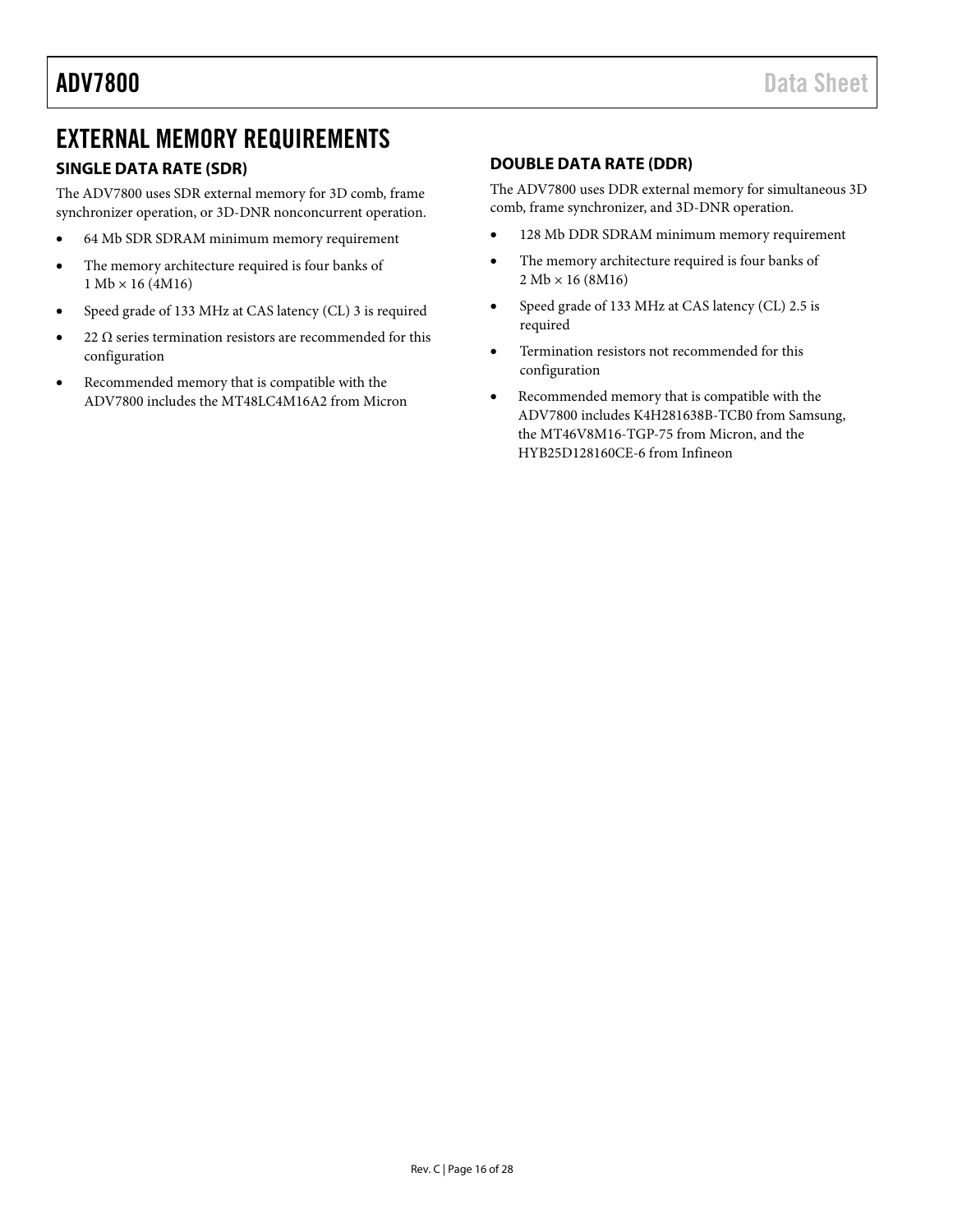## <span id="page-16-0"></span>RECOMMENDED EXTERNAL LOOP FILTER COMPONENTS

<span id="page-16-1"></span>The external loop filter components for the ELPF pins should be placed as close as possible to the respective pins[. Figure 8](#page-16-1) shows the recommended component values.

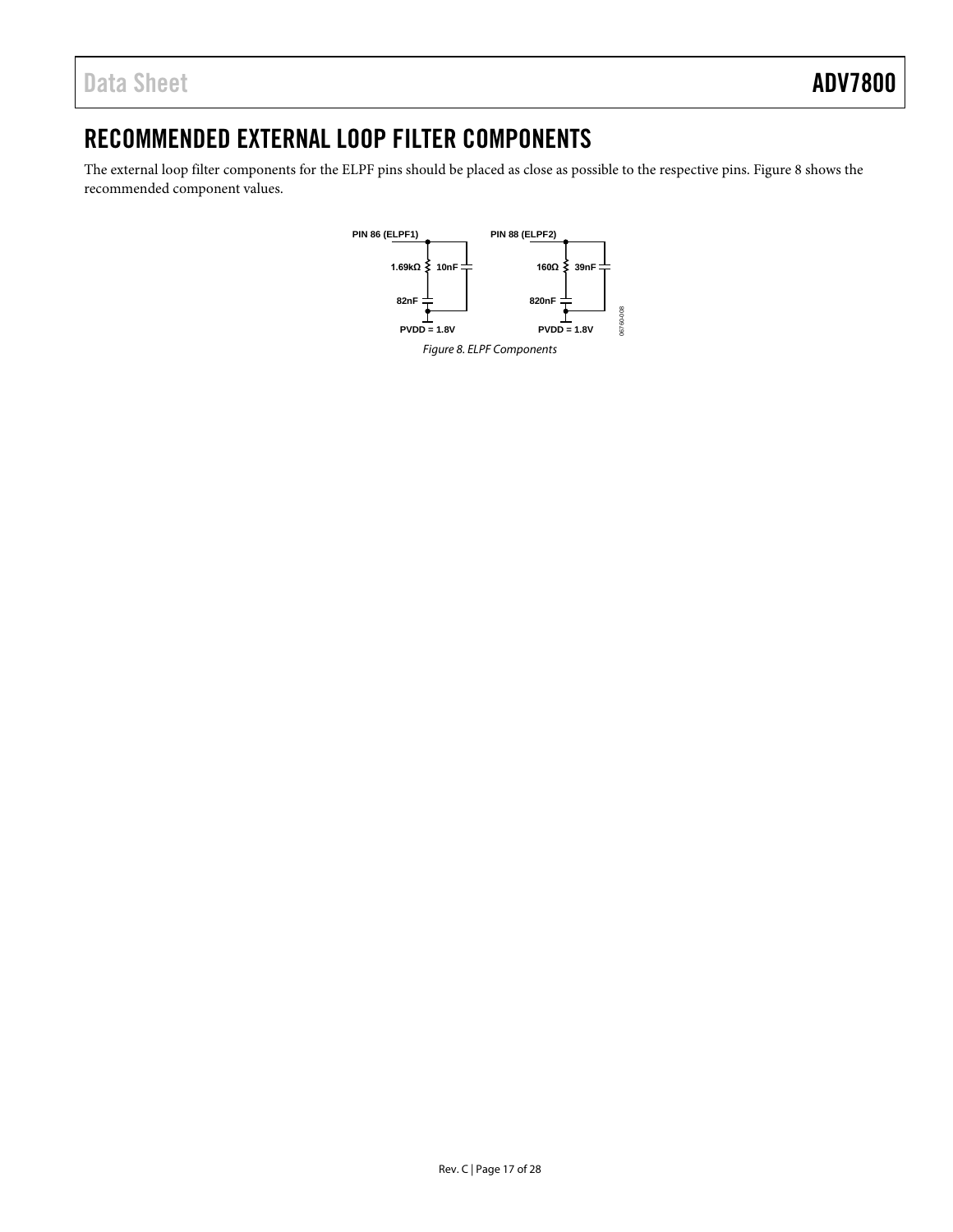## <span id="page-17-0"></span>TYPICAL CONNECTION DIAGRAMS



Figure 9. Typical Connection Diagram (External DDR Memory)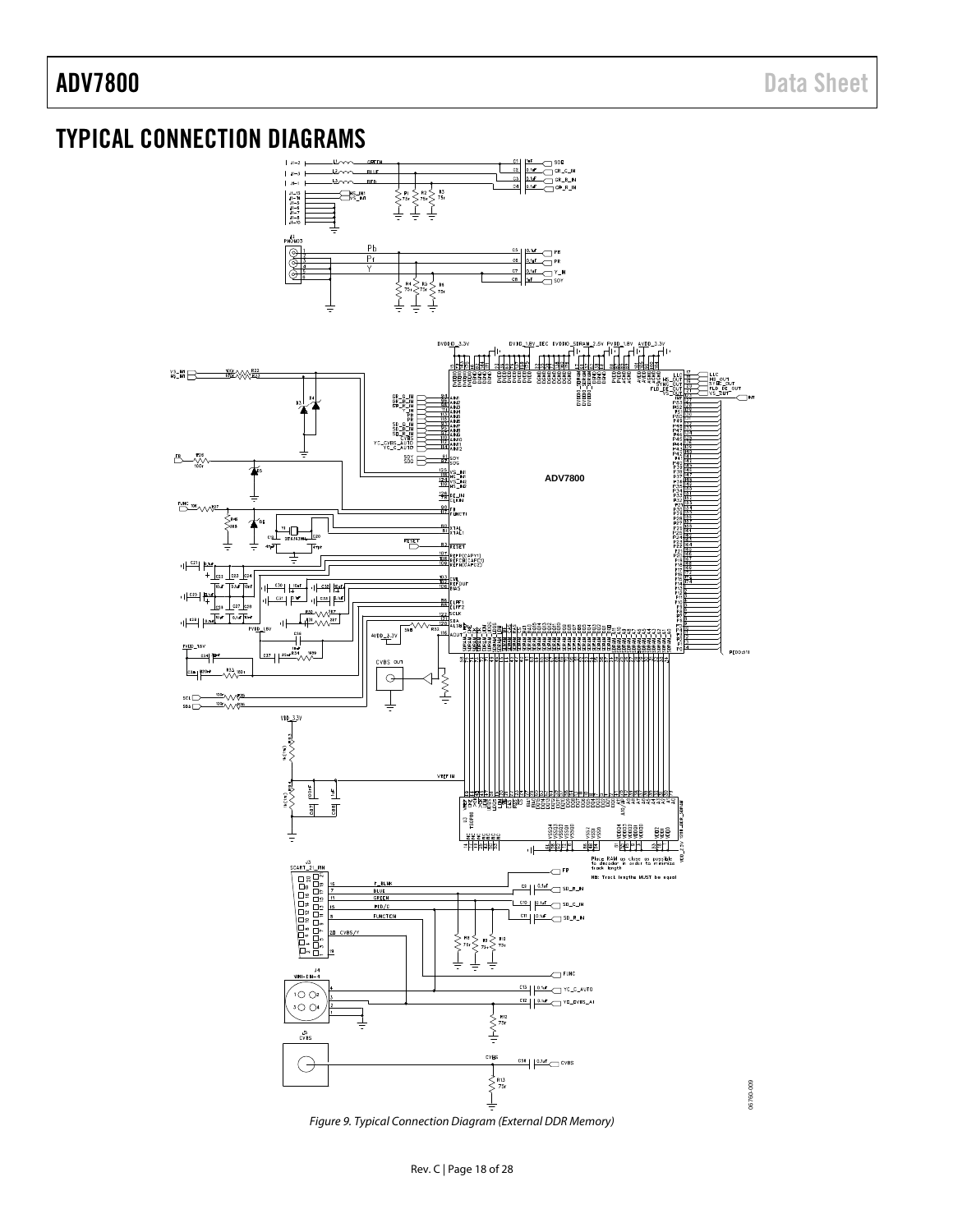# Data Sheet **ADV7800**



Figure 10. Typical Connection Diagram (External SDR Memory)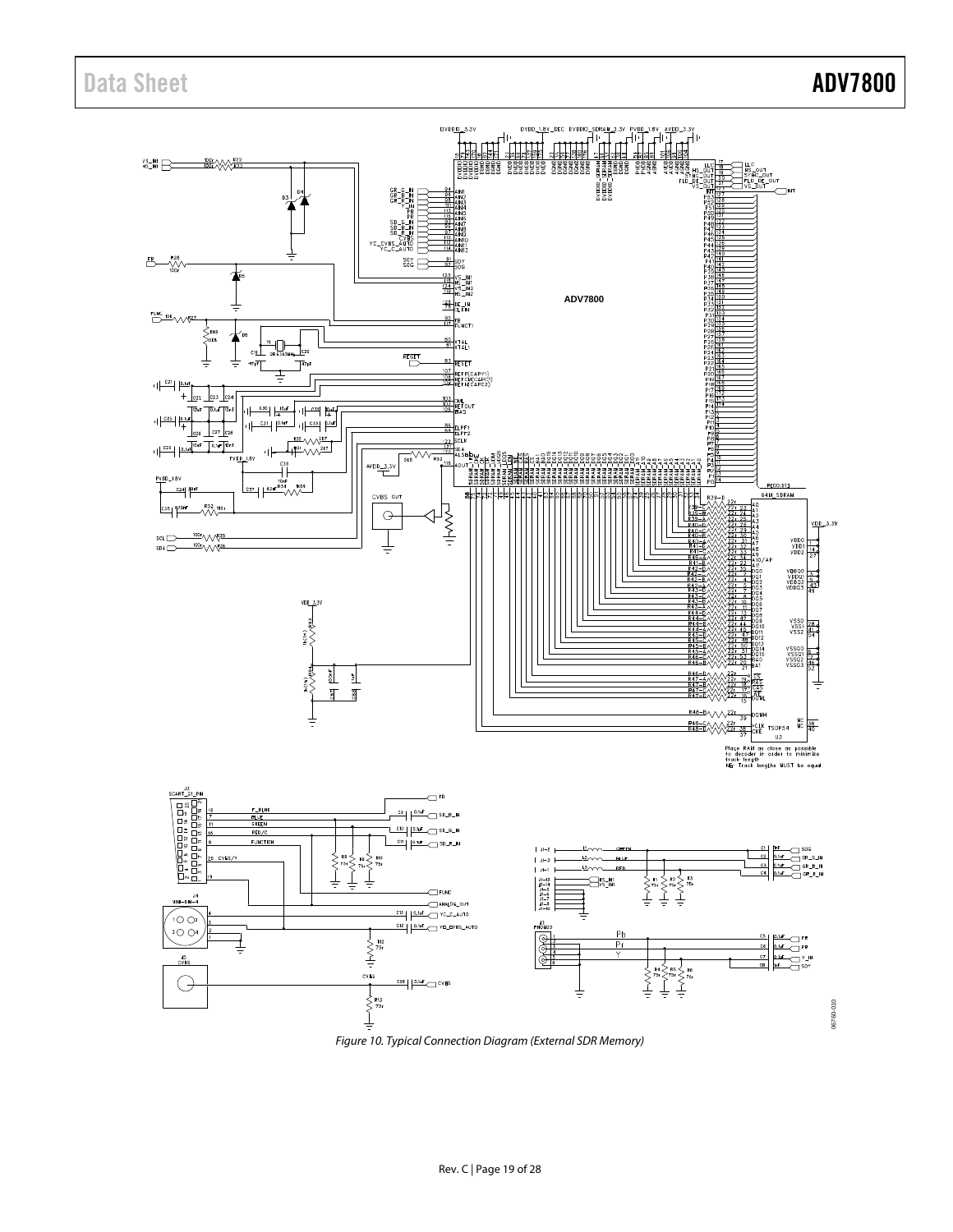## <span id="page-19-0"></span>PIXEL INPUT/OUTPUT FORMATTING

There are several modes in which the ADV7800 pixel port can be configured. These modes are under the I<sup>2</sup>C control of OP\_FORMAT\_SEL[5:0].

### <span id="page-19-1"></span>**PIXEL DATA OUTPUT MODES HIGHLIGHTS**

The ADV7800 has a flexible pixel port, which can be configured in a variety of formats to accommodate downstream ICs. See [Table 8](#page-20-0) an[d Table 9](#page-22-0) for more information on each mode. The output pixel port features include

- 8-/10-bit ITU-R BT.656 4:2:2 YCrCb with embedded time codes and/or HS\_OUT, VS\_OUT, and FLD\_DE\_OUT pin timing
- 16-/20-/24-bit YCrCb with embedded time codes and/or HS\_OUT, VS\_OUT, and FLD\_DE\_OUT pin timing
- 24-/30-bit YCrCb/RGB with embedded time codes and/or HS\_OUT, VS\_OUT, and FLD\_DE\_OUT pin timing
- DDR 8-/10-bit 4:2:2 YCrCb for all standards
- DDR 24-/30-bit 4:4:4 RGB for all standards
- Simultaneous output modes 16-/20-bit YCrCb and 8-/10-bit 4:2:2 YCrCb up to 525i/525p and 625i/625p

### <span id="page-19-2"></span>**DIGITAL VIDEO INPUT PORT HIGHLIGHTS**

The ADV7800 contains a 24-bit digital input port. Main features are as follows:

- Support for 24-bit RGB input data from the DVI/HDMI Rx IC, pass-through, or output converted to 4:2:2 YCrCb
- Support for 24-bit 4:4:4, 16-/20-bit 4:2:2 525i, 625i, 525p, 625p, 1080i, 720p, 1080p, and VGA to SXGA at 75 Hz input data from the DVI/HDMI Rx IC chip, pass-through, or output converted to 4:2:2 YCrCb
- Dedicated synchronization and pixel port inputs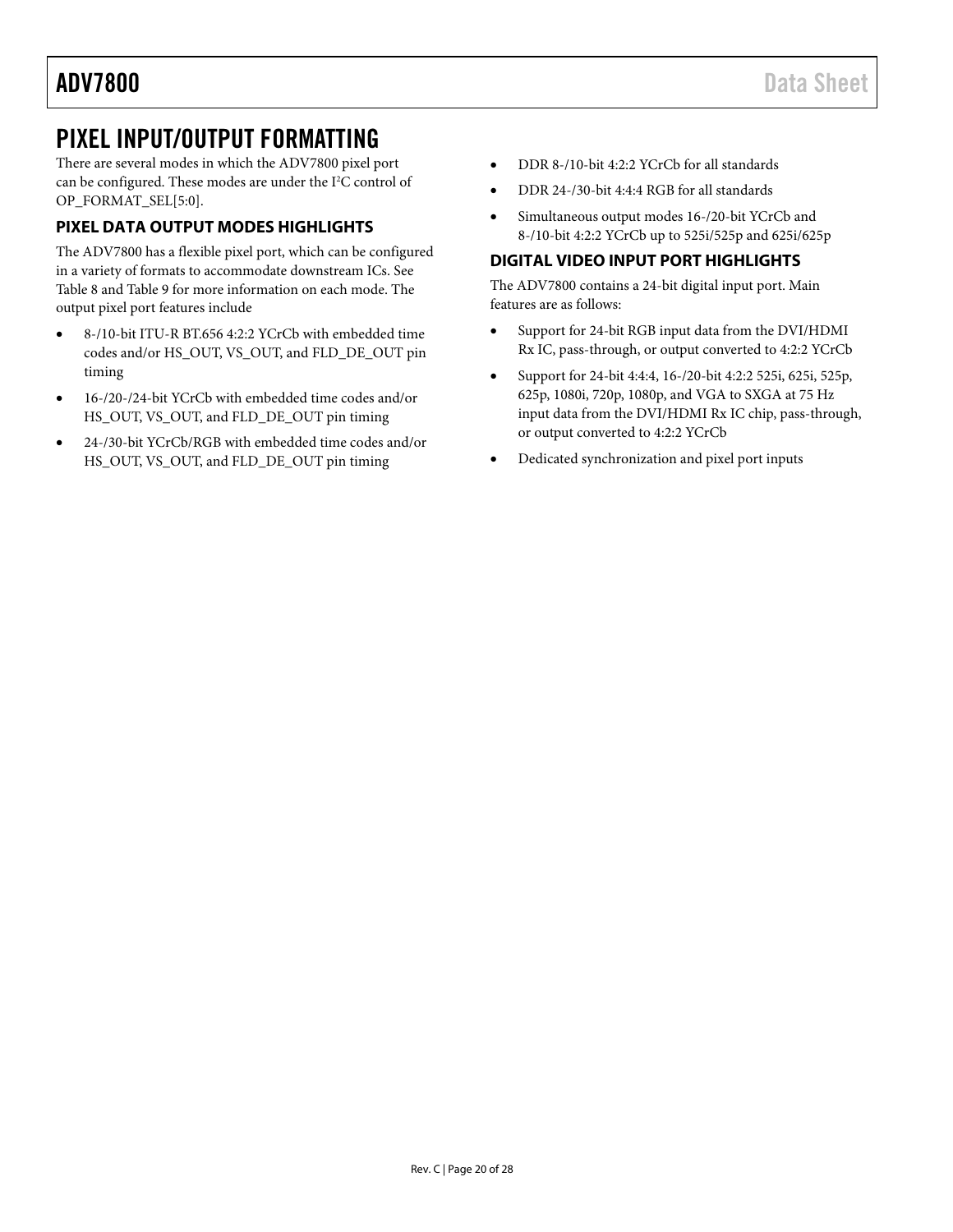### <span id="page-20-0"></span>**Table 8. SDR Pixel Port Output Modes1**

| OP_FORMAT_SEL [5:0] | 0x00                        | 0x01                         | 0x05                               | 0x06                               | 0x0A                       | 0x2C                       |
|---------------------|-----------------------------|------------------------------|------------------------------------|------------------------------------|----------------------------|----------------------------|
| <b>Pixel Output</b> | 8-Bit SDR<br>ITU-656 Mode 1 | 10-Bit SDR ITU-656<br>Mode 1 | 16-Bit SDR ITU-656<br>4:2:2 Mode 1 | 20-Bit SDR ITU-656<br>4:2:2 Mode 1 | 24-Bit SDR 4:4:4<br>Mode 1 | 24-Bit SDR 4:4:4<br>Mode 2 |
| P29                 | Y7, Cb7, Cr7                | Y9, Cb9, Cr9                 | <b>Y7</b>                          | Y9                                 | G7                         | G7                         |
| P <sub>28</sub>     | Y6, Cb6, Cr6                | Y8, Cb8, Cr8                 | Y6                                 | Y8                                 | G <sub>6</sub>             | G6                         |
| P27                 | Y5, Cb5, Cr5                | Y7, Cb7, Cr7                 | Y <sub>5</sub>                     | <b>Y7</b>                          | G5                         | G <sub>5</sub>             |
| P <sub>26</sub>     | Y4, Cb4, Cr4                | Y6, Cb6, Cr6                 | Y4                                 | Y6                                 | G <sub>4</sub>             | G <sub>4</sub>             |
| P <sub>25</sub>     | Y3, Cb3, Cr3                | Y5, Cb5, Cr5                 | Y3                                 | Y5                                 | G <sub>3</sub>             | G <sub>3</sub>             |
| P24                 | Y2, Cb2, Cr2                | Y4, Cb4, Cr4                 | <b>Y2</b>                          | Y4                                 | G <sub>2</sub>             | G <sub>2</sub>             |
| P23                 | Y1, Cb1, Cr1                | Y3, Cb3, Cr3                 | Y1                                 | Y3                                 | G <sub>1</sub>             | G <sub>1</sub>             |
| P22                 | Y0, Cb0, Cr0                | Y2, Cb2, Cr2                 | Y <sub>0</sub>                     | Y2                                 | G <sub>0</sub>             | G <sub>0</sub>             |
| P21                 | Ζ                           | Y1, Cb1, Cr1                 | Ζ                                  | Y1                                 | Z                          | <b>B7</b>                  |
| P20                 | $\mathsf Z$                 | Y0, Cb0, Cr0                 | Ζ                                  | Y <sub>0</sub>                     | Z                          | B <sub>6</sub>             |
| P19                 | Z                           | Z                            | Cb7, Cr7                           | Cb9, Cr9                           | <b>B7</b>                  | B <sub>5</sub>             |
| P18                 | Z                           | Ζ                            | Cb6, Cr6                           | Cb8, Cr8                           | <b>B6</b>                  | B4                         |
| P17                 | Z                           | Ζ                            | Cb5, Cr5                           | Cb7, Cr7                           | <b>B5</b>                  | B <sub>3</sub>             |
| P16                 | Z                           | Ζ                            | Cb4, Cr4                           | Cb6, Cr6                           | <b>B4</b>                  | <b>B2</b>                  |
| P15                 | Z                           | Z                            | Cb3, Cr3                           | Cb5, Cr5                           | B <sub>3</sub>             | <b>B1</b>                  |
| P14                 | Z                           | Z                            | Cb <sub>2</sub> , Cr <sub>2</sub>  | Cb4, Cr4                           | <b>B2</b>                  | B <sub>0</sub>             |
| P13                 | Z                           | Z                            | Cb1, Cr1                           | Cb3, Cr3                           | <b>B1</b>                  | R7                         |
| P12                 | Z                           | Z                            | Cb0, Cr0                           | Cb2, Cr2                           | B <sub>0</sub>             | R <sub>6</sub>             |
| P11                 | Z                           | Ζ                            | Z                                  | Cb1, Cr1                           | Ζ                          | R <sub>5</sub>             |
| P10                 | Z                           | Ζ                            | Z                                  | Cb0, Cr0                           | Z                          | R <sub>4</sub>             |
| P9                  | Z                           | Ζ                            | Z                                  | Z                                  | R7                         | R <sub>3</sub>             |
| P8                  | Z                           | Ζ                            | Ζ                                  | Z                                  | R <sub>6</sub>             | R <sub>2</sub>             |
| <b>P7</b>           | Z                           | Ζ                            | Z                                  | Z                                  | R <sub>5</sub>             | R1                         |
| P <sub>6</sub>      | Z                           | Z                            | Z                                  | Ζ                                  | R <sub>4</sub>             | R <sub>0</sub>             |
| P <sub>5</sub>      | Z                           | Ζ                            | Z                                  | Ζ                                  | R <sub>3</sub>             | Ζ                          |
| P <sub>4</sub>      | Ζ                           | Ζ                            | Z                                  | Ζ                                  | R <sub>2</sub>             | Z                          |
| P <sub>3</sub>      | Ζ                           | Ζ                            | Ζ                                  | Ζ                                  | R <sub>1</sub>             | Ζ                          |
| P <sub>2</sub>      | Z                           | Z                            | Z                                  | Ζ                                  | R <sub>0</sub>             | Z                          |
| <b>P1</b>           | Z                           | Ζ                            | Z                                  | Ζ                                  | Z                          | Ζ                          |
| P <sub>0</sub>      | Ζ                           | Ζ                            | Z                                  | Ζ                                  | Ζ                          | Ζ                          |

<sup>1</sup> It is recommended to print this table (located on this page and the following page) and read as one horizontal expanded table.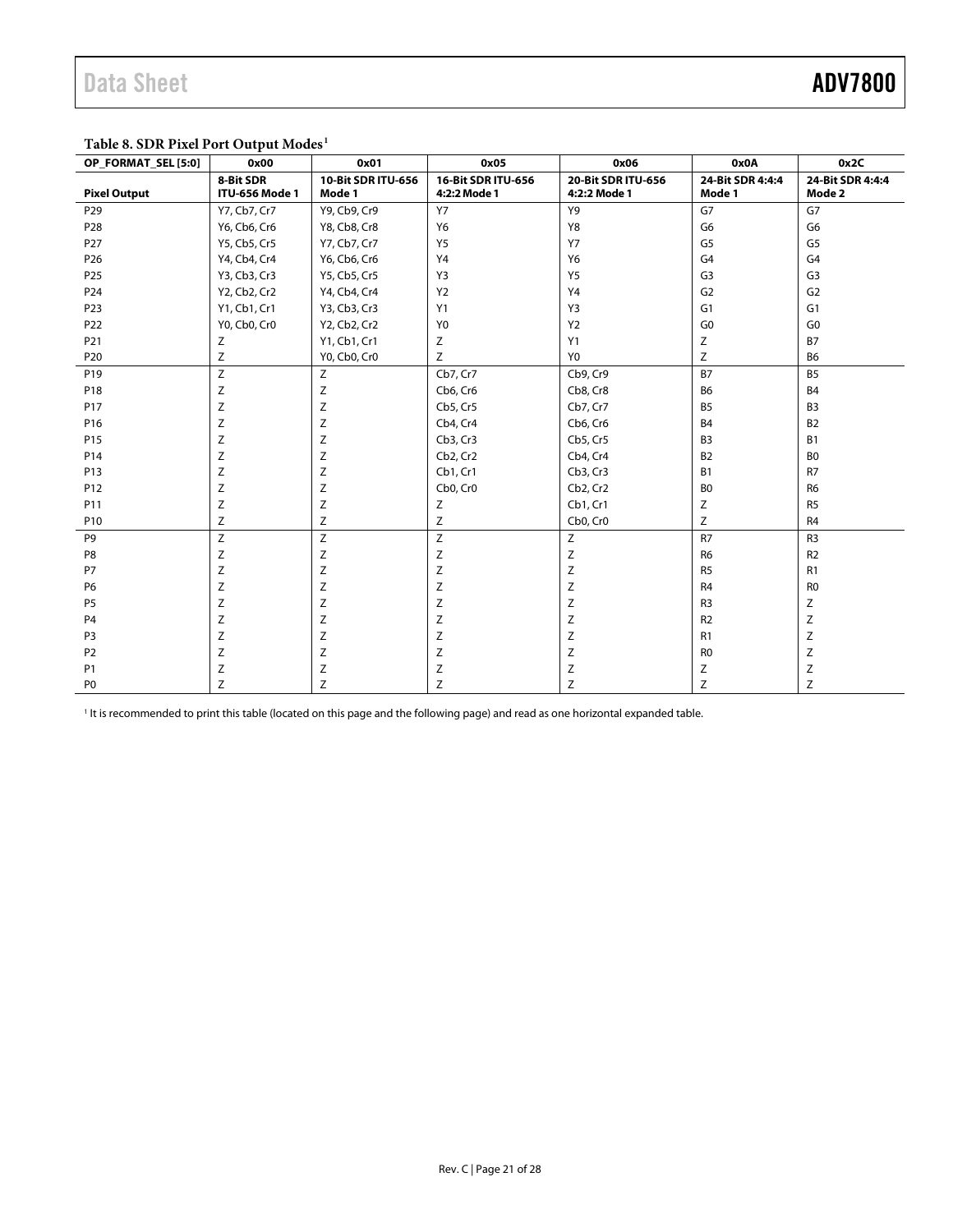| OP FORMAT SEL [5:0] | 0x2D                       | 0x2E                       | 0x0B                       | 0x28                                                        | 0x29                                                         |
|---------------------|----------------------------|----------------------------|----------------------------|-------------------------------------------------------------|--------------------------------------------------------------|
| <b>Pixel Output</b> | 24-Bit SDR 4:4:4<br>Mode 1 | 24-Bit SDR 4:4:4<br>Mode 1 | 30-Bit SDR 4:4:4<br>Mode 1 | 16-Bit and 8-Bit SDR 4:2:2<br><b>Mode 1 Parallel Output</b> | 20-Bit and 10-Bit SDR 4:2:2<br><b>Mode 1 Parallel Output</b> |
| P <sub>29</sub>     | R7                         | <b>B7</b>                  | G <sub>9</sub>             | Main Y7                                                     | Main Y9                                                      |
| P28                 | R <sub>6</sub>             | <b>B6</b>                  | G8                         | Main Y6                                                     | Main Y8                                                      |
| P27                 | R <sub>5</sub>             | B <sub>5</sub>             | G7                         | Main Y5                                                     | Main Y7                                                      |
| P <sub>26</sub>     | R <sub>4</sub>             | <b>B4</b>                  | G <sub>6</sub>             | Main Y4                                                     | Main Y6                                                      |
| P25                 | R <sub>3</sub>             | B <sub>3</sub>             | G <sub>5</sub>             | Main Y3                                                     | Main Y5                                                      |
| P24                 | R <sub>2</sub>             | B <sub>2</sub>             | G <sub>4</sub>             | Main Y2                                                     | Main Y4                                                      |
| P23                 | R1                         | B1                         | G <sub>3</sub>             | Main Y1                                                     | Main Y3                                                      |
| P22                 | R <sub>0</sub>             | B <sub>0</sub>             | G <sub>2</sub>             | Main Y0                                                     | Main Y2                                                      |
| P21                 | G7                         | R7                         | G <sub>1</sub>             | Ζ                                                           | Main Y1                                                      |
| P20                 | G <sub>6</sub>             | R <sub>6</sub>             | G <sub>0</sub>             | Z                                                           | Main Y0                                                      |
| P19                 | G <sub>5</sub>             | R <sub>5</sub>             | B <sub>9</sub>             | Main Cb7, Cr7                                               | Main Cb9, Cr9                                                |
| P18                 | G4                         | R <sub>4</sub>             | B8                         | Main Cb6, Cr6                                               | Main Cb8, Cr8                                                |
| P17                 | G <sub>3</sub>             | R <sub>3</sub>             | <b>B7</b>                  | Main Cb5, Cr5                                               | Main Cb7, Cr7                                                |
| P16                 | G <sub>2</sub>             | R <sub>2</sub>             | <b>B6</b>                  | Main Cb4, Cr4                                               | Main Cb6, Cr6                                                |
| P15                 | G <sub>1</sub>             | R1                         | B <sub>5</sub>             | Main Cb3, Cr3                                               | Main Cb5, Cr5                                                |
| P14                 | G <sub>0</sub>             | R <sub>0</sub>             | <b>B4</b>                  | Main Cb2, Cr2                                               | Main Cb4, Cr4                                                |
| P13                 | <b>B7</b>                  | G7                         | B <sub>3</sub>             | Main Cb1, Cr1                                               | Main Cb3, Cr3                                                |
| P12                 | B <sub>6</sub>             | G <sub>6</sub>             | <b>B2</b>                  | Main Cb0, Cr0                                               | Main Cb2, Cr2                                                |
| P11                 | <b>B5</b>                  | G <sub>5</sub>             | <b>B1</b>                  | Ζ                                                           | Main Cb1, Cr1                                                |
| P10                 | <b>B4</b>                  | G <sub>4</sub>             | B <sub>0</sub>             | Z                                                           | Main Cb0, Cr0                                                |
| P <sub>9</sub>      | B <sub>3</sub>             | G <sub>3</sub>             | R <sub>9</sub>             | Aux Y7, Cb7, Cr7                                            | Aux Y9, Cb9, Cr9                                             |
| P <sub>8</sub>      | <b>B2</b>                  | G <sub>2</sub>             | R <sub>8</sub>             | Aux Y6, Cb6, Cr6                                            | Aux Y8, Cb8, Cr8                                             |
| P7                  | <b>B1</b>                  | G <sub>1</sub>             | R7                         | Aux Y5, Cb5, Cr5                                            | Aux Y7, Cb7, Cr7                                             |
| P <sub>6</sub>      | B <sub>0</sub>             | G <sub>0</sub>             | R <sub>6</sub>             | Aux Y4, Cb4, Cr4                                            | Aux Y6, Cb6, Cr6                                             |
| P <sub>5</sub>      | Z                          | Ζ                          | R <sub>5</sub>             | Aux Y3, Cb3, Cr3                                            | Aux Y5, Cb5, Cr5                                             |
| P <sub>4</sub>      | Z                          | Z                          | R <sub>4</sub>             | Aux Y2, Cb2, Cr2                                            | Aux Y4, Cb4, Cr4                                             |
| P <sub>3</sub>      | $\mathsf Z$                | Z                          | R <sub>3</sub>             | Aux Y1, Cb1, Cr1                                            | Aux Y3, Cb3, Cr3                                             |
| P <sub>2</sub>      | Z                          | Z                          | R <sub>2</sub>             | Aux Y0, Cb0, Cr0                                            | Aux Y2, Cb2, Cr2                                             |
| P <sub>1</sub>      | $\mathsf Z$                | Z                          | R1                         | Ζ                                                           | Aux Y1, Cb1, Cr1                                             |
| P <sub>0</sub>      | Ζ                          | Z                          | R <sub>0</sub>             | Z                                                           | Aux Y0, Cb0, Cr0                                             |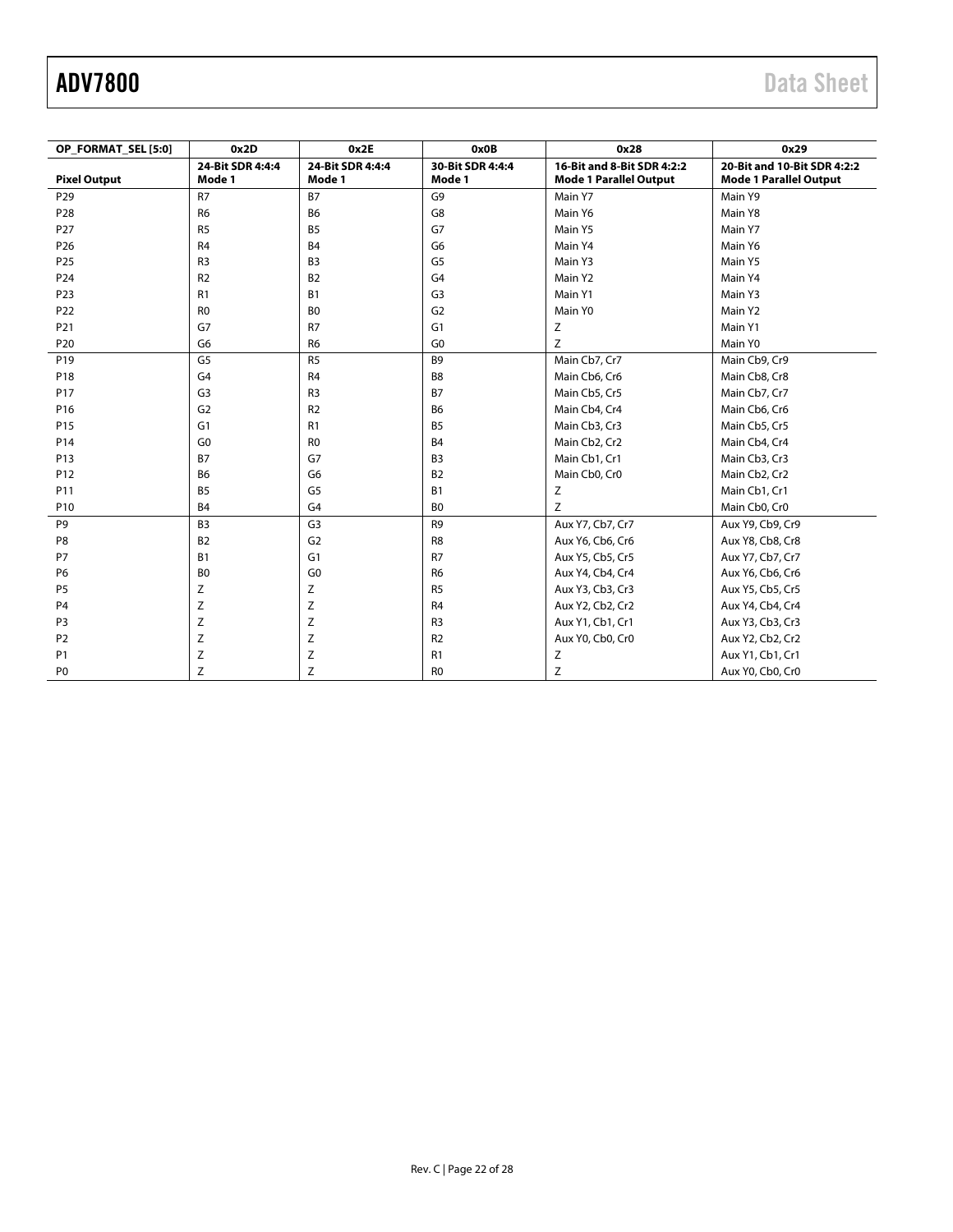### <span id="page-22-0"></span>**Table 9. DDR Pixel Port Output Modes1**

| OP_FORMAT_SEL [5:0] | 0x10              |                   | 0x11                              |                   | 0x3D<br>0x3E                        |                   |                                     |                   |
|---------------------|-------------------|-------------------|-----------------------------------|-------------------|-------------------------------------|-------------------|-------------------------------------|-------------------|
|                     | 8-Bit DDR ITU-656 |                   | 10-Bit DDR ITU-656                |                   | 24-Bit DDR 4:2:2 RGB (CLK/2) Mode 1 |                   | 24-Bit DDR 4:2:2 RGB (CLK/2) mode 2 |                   |
| <b>Pixel Output</b> | <b>Clock Rise</b> | <b>Clock Fall</b> | <b>Clock Rise</b>                 | <b>Clock Fall</b> | <b>Clock Rise</b>                   | <b>Clock Fall</b> | <b>Clock Rise</b>                   | <b>Clock Fall</b> |
| P29                 | Cb7, Cr7          | <b>Y7</b>         | Cb9, Cr9                          | Y9                | B7-0                                | $B7-1$            | R7-0                                | $R7-1$            |
| P <sub>28</sub>     | Cb6, Cr6          | <b>Y6</b>         | Cb8, Cr8                          | Y8                | B6-0                                | $B6-1$            | R6-0                                | $R6-1$            |
| P27                 | Cb5, Cr5          | Y5                | Cb7, Cr7                          | Y7                | <b>B5-0</b>                         | $B5-1$            | R5-0                                | $R5-1$            |
| P <sub>26</sub>     | Cb4, Cr4          | Y4                | Cb6, Cr6                          | Y6                | B4-0                                | $B4-1$            | R4-0                                | $R4-1$            |
| P <sub>25</sub>     | Cb3, Cr3          | Y3                | Cb5, Cr5                          | Y5                | <b>B3-0</b>                         | $B3-1$            | R3-0                                | $R3-1$            |
| P24                 | Cb2, Cr2          | <b>Y2</b>         | Cb4, Cr4                          | Y4                | B <sub>2</sub> -0                   | $B2-1$            | $R2-0$                              | $R2-1$            |
| P23                 | Cb1, Cr1          | Y1                | Cb3, Cr3                          | Y3                | $B1-0$                              | $B1-1$            | $R1-0$                              | $R1-1$            |
| P22                 | Cb0, Cr0          | Y <sub>0</sub>    | Cb <sub>2</sub> , Cr <sub>2</sub> | <b>Y2</b>         | <b>BO-0</b>                         | $B0-1$            | R0-0                                | $RO-1$            |
| P21                 | z                 | Ζ                 | Cb1, Cr1                          | Y1                | R7-0                                | $R7-1$            | $G7-0$                              | $G7-1$            |
| P <sub>20</sub>     | Ζ                 | Ζ                 | Cb <sub>0</sub> , Cr <sub>0</sub> | Y0                | R6-0                                | $R6-1$            | $G6-0$                              | $G6-1$            |
| P <sub>19</sub>     | Z                 | Z                 | Z                                 | Z                 | $R5-0$                              | $R5-1$            | $G5-0$                              | $G5-1$            |
| P18                 | Ζ                 | Z                 | Z                                 | Ζ                 | R4-0                                | $R4-1$            | $G4-0$                              | $G4-1$            |
| P <sub>17</sub>     | Ζ                 | Z                 | Z                                 | Z                 | $R3-0$                              | $R3-1$            | $G3-0$                              | $G3-1$            |
| P16                 | Ζ                 | Z                 | Z                                 | Ζ                 | $R2-0$                              | $R2-1$            | $G2-0$                              | $G2-1$            |
| P15                 | Ζ                 | Z                 | Z                                 | Z                 | $R1-0$                              | $R1-1$            | $G1-0$                              | $G1-1$            |
| P14                 | Ζ                 | Z                 | Z                                 | Z                 | R7-0                                | $R7-1$            | $G0-0$                              | $G0-1$            |
| P13                 | Ζ                 | Z                 | Z                                 | Ζ                 | $G7-0$                              | $G7-1$            | B7-0                                | $B7-1$            |
| P12                 | Ζ                 | Z                 | Z                                 | Z                 | $G6-0$                              | $G6-1$            | <b>B6-0</b>                         | $B6-1$            |
| P11                 | Ζ                 | Z                 | Ζ                                 | Ζ                 | $G5-0$                              | $G5-1$            | <b>B5-0</b>                         | $B5-1$            |
| P10                 | Z                 | Z                 | Z                                 | Ζ                 | $G4-0$                              | $G4-1$            | B4-0                                | $B4-1$            |
| P9                  | Z                 | Ζ                 | $\mathsf Z$                       | Ζ                 | $G3-0$                              | $G3-1$            | <b>B3-0</b>                         | $B3-1$            |
| P8                  | Ζ                 | Z                 | Z                                 | Ζ                 | $G2-0$                              | $G2-1$            | <b>B2-0</b>                         | $B2-1$            |
| P7                  | Ζ                 | Z                 | Ζ                                 | Ζ                 | $G1-0$                              | $G1-1$            | $B1-0$                              | $B1-1$            |
| P <sub>6</sub>      | Z                 | Z                 | Z                                 | Ζ                 | $G0-0$                              | $G0-1$            | <b>BO-0</b>                         | $B0-1$            |
| P <sub>5</sub>      | Ζ                 | Z                 | $\mathsf Z$                       | Ζ                 | Ζ                                   | Ζ                 | Ζ                                   | Ζ                 |
| P <sub>4</sub>      | Z                 | Z                 | Z                                 | Ζ                 | $\mathsf Z$                         | $\mathsf Z$       | $\mathsf{Z}$                        | Z                 |
| P <sub>3</sub>      | Ζ                 | Z                 | Z                                 | Z                 | $\mathsf Z$                         | $\mathsf Z$       | Z                                   | Z                 |
| P <sub>2</sub>      | Ζ                 | Z                 | Z                                 | Ζ                 | $\mathsf Z$                         | $\mathsf Z$       | $\mathsf Z$                         | Z                 |
| P <sub>1</sub>      | Ζ                 | Z                 | Z                                 | $\mathsf Z$       | $\mathsf Z$                         | $\mathsf Z$       | $\mathsf Z$                         | $\mathsf Z$       |
| P <sub>0</sub>      | Ζ                 | Z                 | Z                                 | Ζ                 | $\mathsf Z$                         | Z                 | Z                                   | Z                 |

<sup>1</sup> It is recommended to print this table (located on this page and the following page) and read as one horizontal expanded table.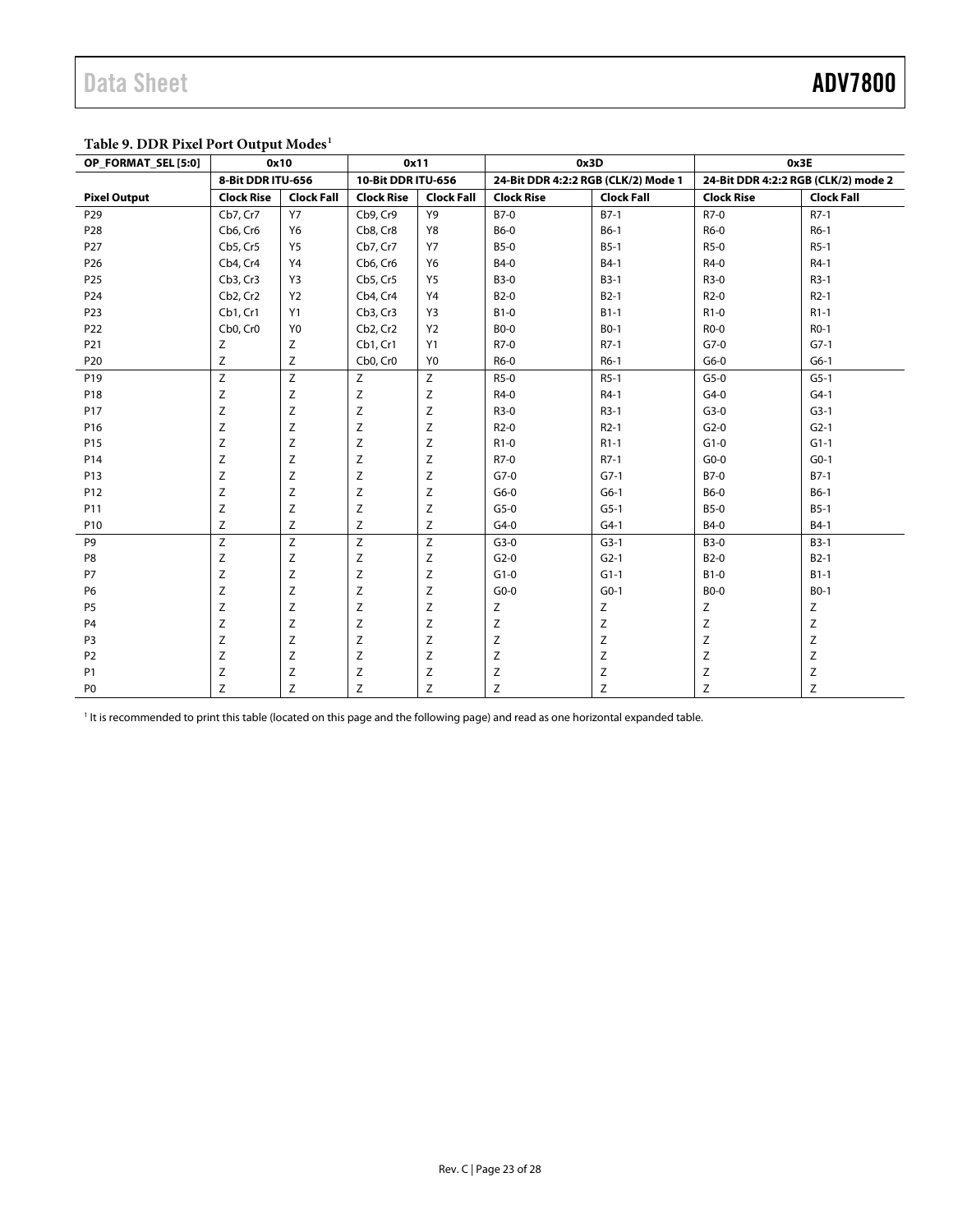| OP FORMAT SEL [5:0] |                                                                     | 0x38                 | 0x39                                                                 |                      |                             | 0x3C              |
|---------------------|---------------------------------------------------------------------|----------------------|----------------------------------------------------------------------|----------------------|-----------------------------|-------------------|
|                     | 16-Bit and 8-Bit DDR 4:2:2 Mode 1<br><b>Parallel Output (CLK/2)</b> |                      | 20-Bit and 10-Bit DDR 4:2:2 Mode 1<br><b>Parallel Output (CLK/2)</b> |                      | 24-Bit DDR 4:2:2RGB (CLK/2) |                   |
| <b>Pixel Output</b> | <b>Clock Rise</b>                                                   | <b>Clock Fall</b>    | <b>Clock Rise</b>                                                    | <b>Clock Fall</b>    | <b>Clock Rise</b>           | <b>Clock Fall</b> |
| P <sub>29</sub>     | Main Y7                                                             | Main Y7              | Main Y9                                                              | Main Y9              | $G7-0$                      | $G7-1$            |
| P28                 | Main Y6                                                             | Main Y6              | Main Y8                                                              | Main Y8              | $G6-0$                      | $G6-1$            |
| P27                 | Main Y5                                                             | Main Y5              | Main Y7                                                              | Main Y7              | $G5-0$                      | $G5-1$            |
| P <sub>26</sub>     | Main Y4                                                             | Main Y4              | Main Y6                                                              | Main Y6              | $G4-0$                      | $G4-1$            |
| P <sub>25</sub>     | Main Y3                                                             | Main Y3              | Main Y5                                                              | Main Y5              | $G3-0$                      | $G3-1$            |
| P24                 | Main Y2                                                             | Main Y2              | Main Y4                                                              | Main Y4              | $G2-0$                      | $G2-1$            |
| P23                 | Main Y1                                                             | Main Y1              | Main Y3                                                              | Main Y3              | $G1-0$                      | $G1-1$            |
| P22                 | Main Y0                                                             | Main Y0              | Main Y2                                                              | Main Y2              | $G0-0$                      | $G0-1$            |
| P21                 | Z                                                                   | Ζ                    | Main Y1                                                              | Main Y1              | $B7-0$                      | $B7-1$            |
| P20                 | Z                                                                   | Ζ                    | Main Y0                                                              | Main Y0              | <b>B6-0</b>                 | $B6-1$            |
| P <sub>19</sub>     | Main Cb7                                                            | Main Cr7             | Main Cb9                                                             | Main Cr9             | <b>B5-0</b>                 | $B5-1$            |
| P18                 | Main Cb6                                                            | Main Cr6             | Main Cb8                                                             | Main Cr8             | B4-0                        | $B4-1$            |
| P17                 | Main Cb5                                                            | Main Cr5             | Main Cb7                                                             | Main Cr7             | <b>B3-0</b>                 | $B3-1$            |
| P16                 | Main Cb4                                                            | Main Cr4             | Main Cb6                                                             | Main Cr6             | <b>B2-0</b>                 | $B2-1$            |
| P <sub>15</sub>     | Main Cb3                                                            | Main Cr3             | Main Cb5                                                             | Main Cr5             | $B1-0$                      | $B1-1$            |
| P14                 | Main Cb <sub>2</sub>                                                | Main Cr <sub>2</sub> | Main Cb4                                                             | Main Cr4             | <b>BO-0</b>                 | $B0-1$            |
| P13                 | Main Cb1                                                            | Main Cr1             | Main Cb3                                                             | Main Cr3             | R7-0                        | $R7-1$            |
| P12                 | Main Cb0                                                            | Main Cr <sub>0</sub> | Main Cb <sub>2</sub>                                                 | Main Cr <sub>2</sub> | R6-0                        | $R6-1$            |
| P11                 | Ζ                                                                   | Ζ                    | Main Cb1                                                             | Main Cr1             | $R5-0$                      | $R5-1$            |
| P <sub>10</sub>     | Z                                                                   | Z                    | Main Cb0                                                             | Main Cr <sub>0</sub> | R4-0                        | $R4-1$            |
| P9                  | Aux Cb7, Cr7                                                        | Aux Y7               | Aux Cb9, Cr9                                                         | Aux Y9               | $R3-0$                      | $R3-1$            |
| P8                  | Aux Cb6, Cr6                                                        | Aux Y6               | Aux Cb8, Cr8                                                         | Aux Y8               | $R2-0$                      | $R2-1$            |
| P7                  | Aux Cb5, Cr5                                                        | Aux Y5               | Aux Cb7, Cr7                                                         | Aux Y7               | $R1-0$                      | $R1-1$            |
| <b>P6</b>           | Aux Cb4, Cr4                                                        | Aux Y4               | Aux Cb6, Cr6                                                         | Aux Y6               | R <sub>0</sub> -0           | $RO-1$            |
| P <sub>5</sub>      | Aux Cb3, Cr3                                                        | Aux Y3               | Aux Cb5, Cr5                                                         | Aux Y5               | Ζ                           | Ζ                 |
| P <sub>4</sub>      | Aux Cb2, Cr2                                                        | Aux Y2               | Aux Cb4, Cr4                                                         | Aux Y4               | Z                           | Z                 |
| P <sub>3</sub>      | Aux Cb1, Cr1                                                        | Aux Y1               | Aux Cb3, Cr3                                                         | Aux Y3               | Z                           | Z                 |
| P <sub>2</sub>      | Aux Cb0, Cr0                                                        | Aux Y0               | Aux Cb2, Cr2                                                         | Aux Y2               | Z                           | Z                 |
| P <sub>1</sub>      | Ζ                                                                   | Ζ                    | Aux Cb1, Cr1                                                         | Aux Y1               | Z                           | Z                 |
| P <sub>0</sub>      | Ζ                                                                   | Ζ                    | Aux Cb0, Cr0                                                         | Aux Y0               | Z                           | Z                 |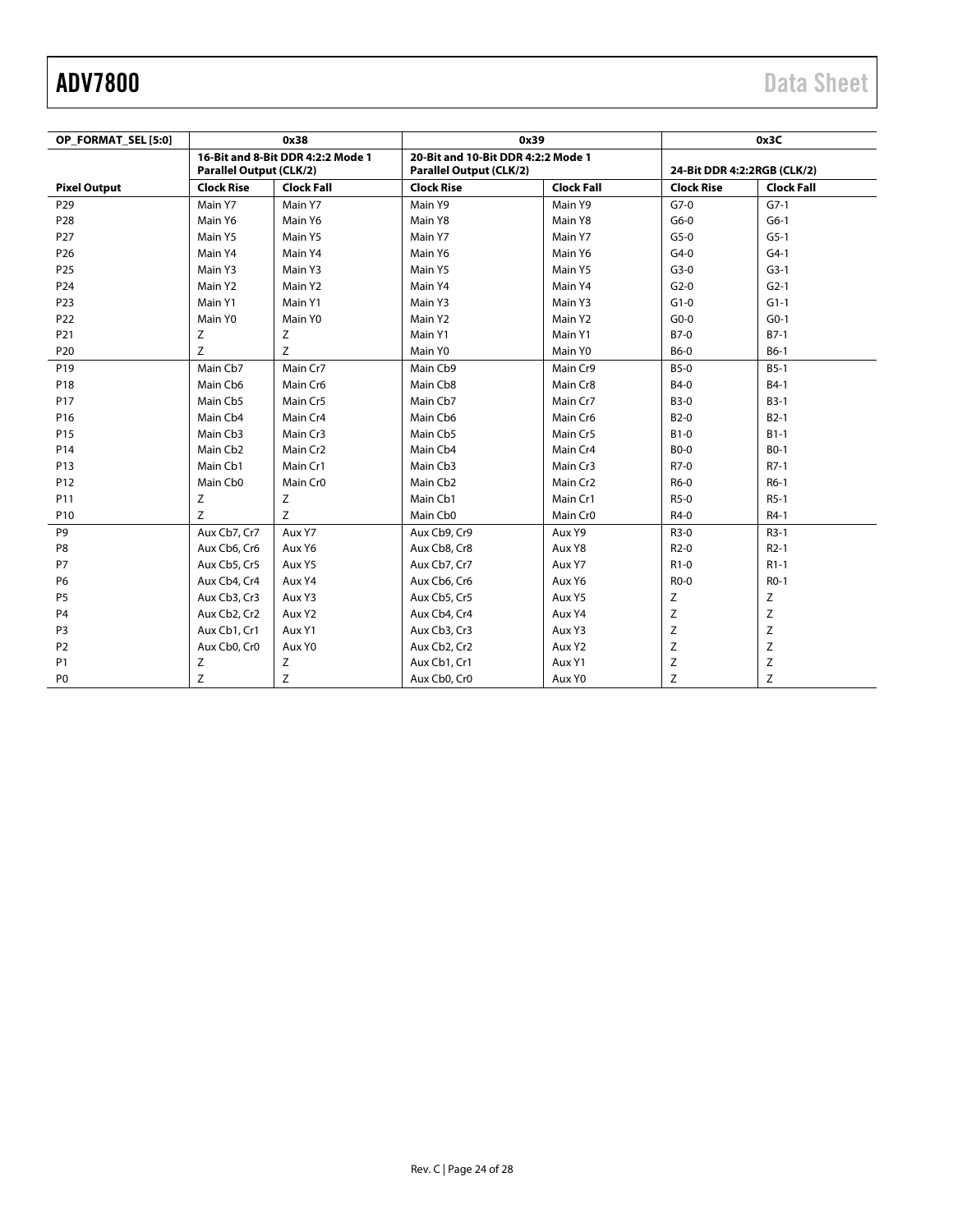### **Table 10. Pixel Port Input Modes**

| IP_DATA_SEL[5:0]   | 0x00               | 0x01                              | 0x04                              | 0x06                      | 0x07              |
|--------------------|--------------------|-----------------------------------|-----------------------------------|---------------------------|-------------------|
| <b>Pixel Input</b> | 24-Bit 4:4:4 Input | 20-Bit 4:2:2 Input                | 16-Bit 4:2:2 Input                | 10-Bit 4:2:2 Input        | 8-Bit 4:2:2 Input |
| P53                | G7                 | Y9                                | <b>Y7</b>                         | Y9, Cb9, Cr9              | Y7, Cb7, Cr7      |
| P <sub>52</sub>    | G6                 | Y8                                | Y6                                | Y8, Cb8, Cr8              | Y6, Cb6, Cr6      |
| P51                | G5                 | <b>Y7</b>                         | <b>Y5</b>                         | Y7, Cb7, Cr7              | Y5, Cb5, Cr5      |
| <b>P50</b>         | G <sub>4</sub>     | Y6                                | Y4                                | Y6, Cb6, Cr6              | Y4, Cb4, Cr4      |
| P49                | G <sub>3</sub>     | Y <sub>5</sub>                    | Y3                                | Y5, Cb5, Cr5              | Y3, Cb3, Cr3      |
| P48                | G <sub>2</sub>     | Y4                                | Y2                                | Y4, Cb4, Cr4              | Y2, Cb2, Cr2      |
| P47                | G <sub>1</sub>     | Y3                                | Y1                                | Y3, Cb3, Cr3              | Y1, Cb1, Cr1      |
| P46                | G <sub>0</sub>     | Y <sub>2</sub>                    | Y <sub>0</sub>                    | Y2, Cb2, Cr2              | Y0, Cb0, Cr0      |
| P45                | <b>B7</b>          | Cb9, Cr9                          | Cb7, Cr7                          | Y1, Cb1, Cr1              | Z                 |
| P44                | <b>B6</b>          | Cb8, Cr8                          | Cb6, Cr6                          | Y0, Cb0, Cr0              | Z                 |
| P43                | <b>B5</b>          | Cb7, Cr7                          | Cb5, Cr5                          | Z                         | $\mathsf Z$       |
| P42                | <b>B4</b>          | Cb6, Cr6                          | Cb4, Cr4                          | $\mathsf Z$               | $\mathsf Z$       |
| P41                | B <sub>3</sub>     | Cb5, Cr5                          | Cb3, Cr3                          | $\mathsf Z$               | Z                 |
| P40                | <b>B2</b>          | Cb4, Cr4                          | Cb <sub>2</sub> , Cr <sub>2</sub> | Z                         | Z                 |
| P39                | <b>B1</b>          | Cb3, Cr3                          | Cb1, Cr1                          | Z                         | Z                 |
| P38                | B <sub>0</sub>     | Cb <sub>2</sub> , Cr <sub>2</sub> | Cb0, Cr0                          | Ζ                         | $\mathsf Z$       |
| P37                | R7                 | Y1                                | Z                                 | $\mathsf Z$               | $\mathsf Z$       |
| P36                | R <sub>6</sub>     | Y <sub>0</sub>                    | Z                                 | $\mathsf Z$               | $\mathsf Z$       |
| P35                | R <sub>5</sub>     | Ζ                                 | $\mathsf Z$                       | $\mathsf Z$               | $\mathsf Z$       |
| P34                | R <sub>4</sub>     | Ζ                                 | Z                                 | Ζ                         | Z                 |
| P33                | R <sub>3</sub>     | Cb1, Cr1                          | Ζ                                 | Ζ                         | Z                 |
| P32                | R2                 | Cb0, Cr0                          | Z                                 | $\mathsf Z$               | $\mathsf Z$       |
| P31                | R1                 | Z                                 | Z                                 | $\ensuremath{\mathsf{Z}}$ | $\mathsf Z$       |
| P30                | R <sub>0</sub>     | Ζ                                 | Ζ                                 | Ζ                         | Z                 |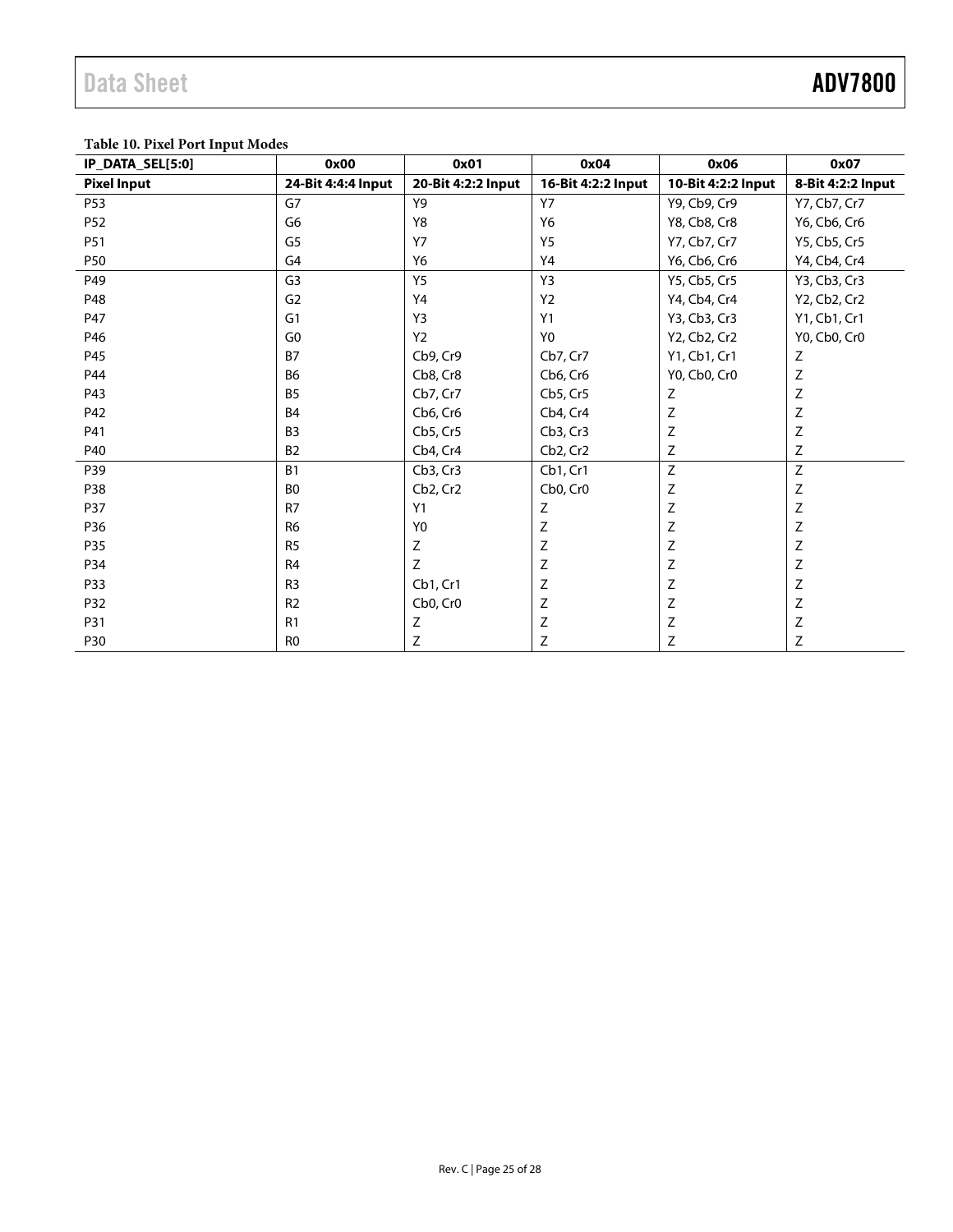## <span id="page-25-0"></span>OUTLINE DIMENSIONS



(ST-176) Dimensions shown in millimeters

### <span id="page-25-1"></span>**ORDERING GUIDE**

| Model <sup>1</sup> | <b>Temperature Range</b> | Package Description                           | <b>Package Option</b> |
|--------------------|--------------------------|-----------------------------------------------|-----------------------|
| ADV7800BSTZ-80     | 0°C to +85°C             | 176-Lead Low Profile Quad Flat Package (LQFP) | ST-176                |
| ADV7800BSTZ-150    | 0°C to +85°C             | 176-Lead Low Profile Quad Flat Package (LQFP) | ST-176                |
| EVAL-ADV7800EB1Z   |                          | Evaluation Board (External DDR SD Memory)     |                       |

<span id="page-25-2"></span> $1 Z =$  RoHS Compliant Part.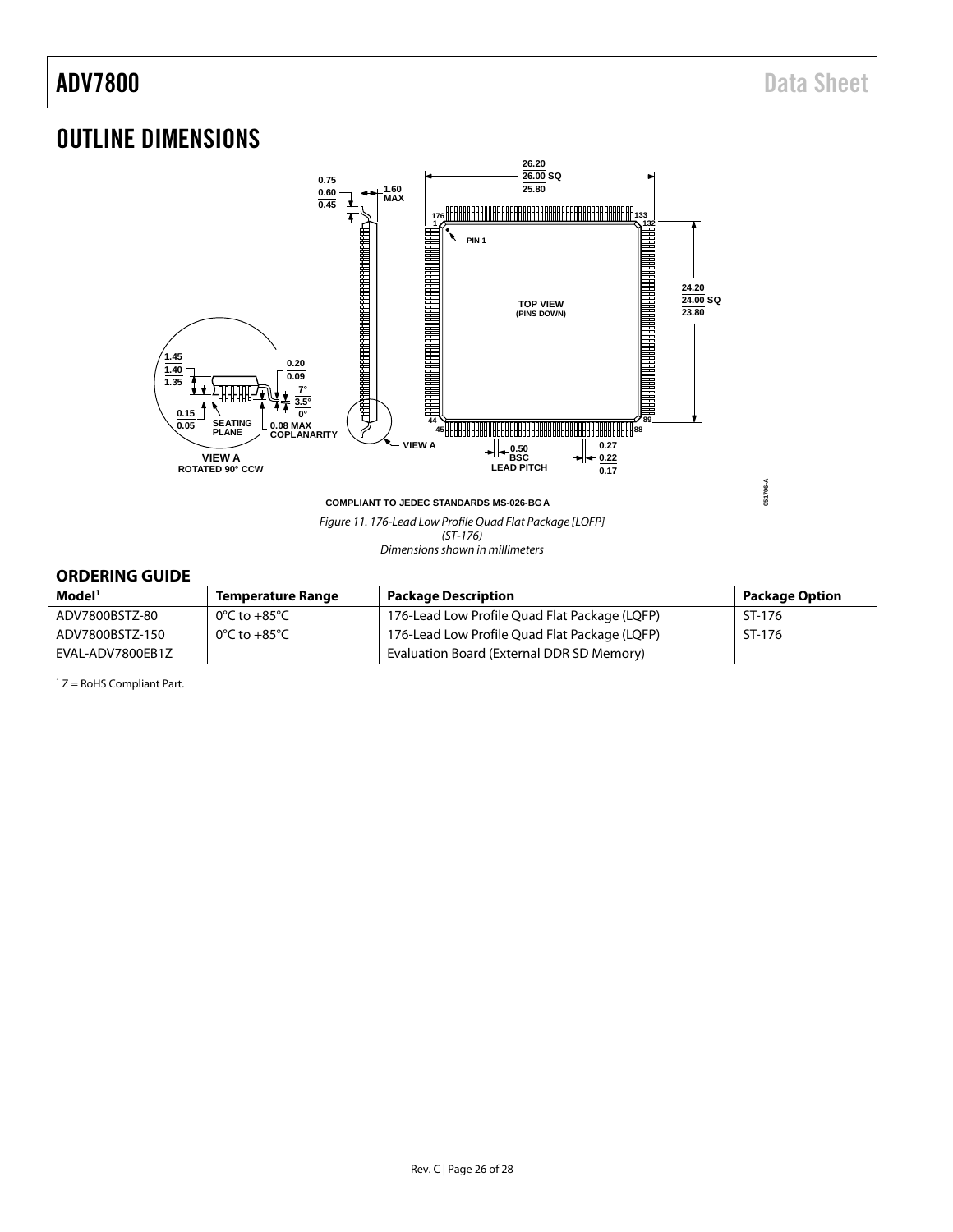## **NOTES**